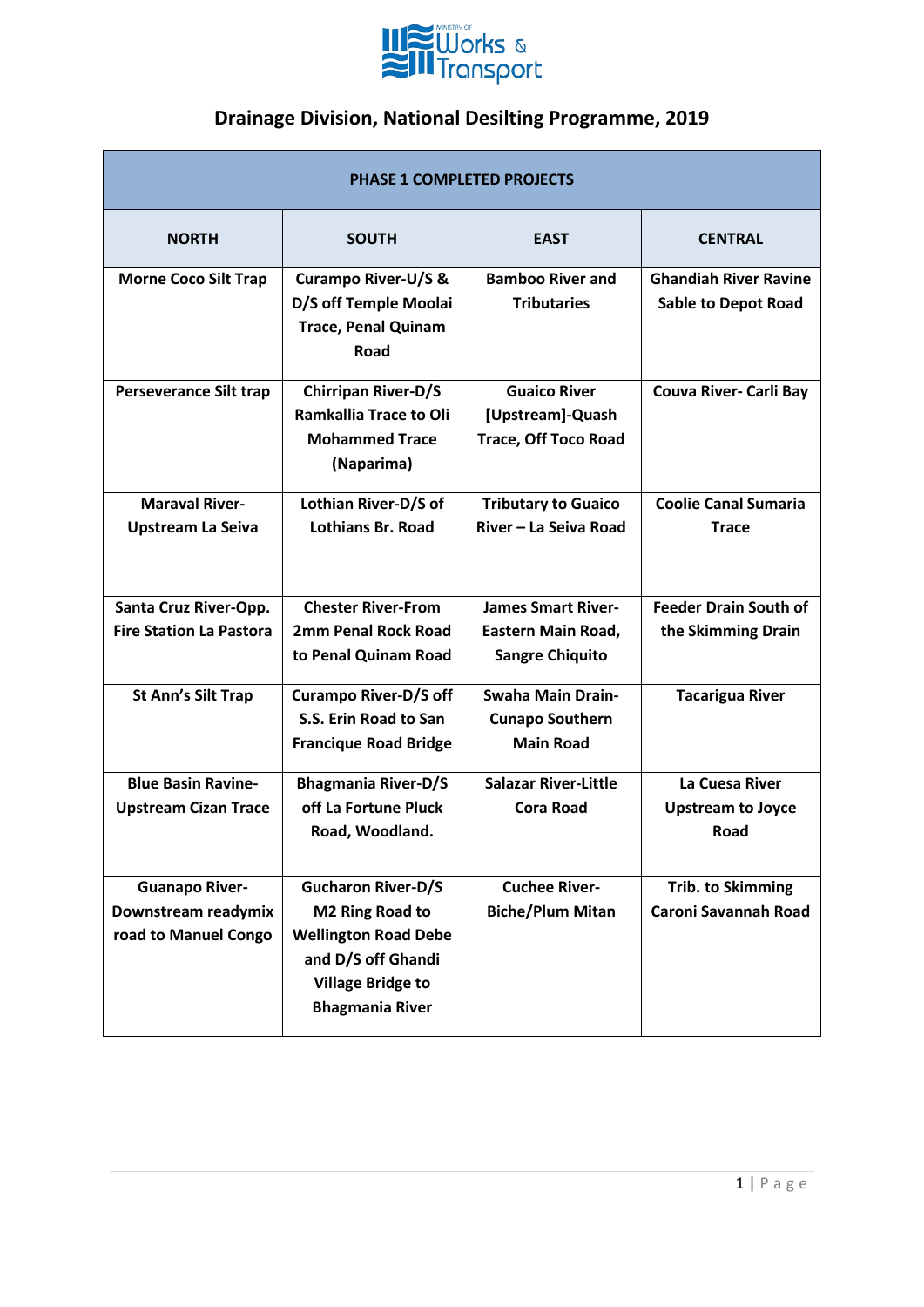

| <b>PHASE 1 COMPLETED PROJECTS</b>                                                     |                                                                                       |                                                                                                           |                                                                                      |
|---------------------------------------------------------------------------------------|---------------------------------------------------------------------------------------|-----------------------------------------------------------------------------------------------------------|--------------------------------------------------------------------------------------|
| <b>NORTH</b>                                                                          | <b>SOUTH</b>                                                                          | <b>EAST</b>                                                                                               | <b>CENTRAL</b>                                                                       |
| Oropune river -<br><b>Downstream Piarco</b><br>old road<br>(TT post<br>HQ) to outfall | <b>Forty Foot Trench-D/S</b><br>off La Fortune Pluck<br><b>Road to St Louis River</b> | <b>Tributary to Main Line</b><br><b>River-Rampersad</b><br><b>Trace Off 6mm Plum</b><br><b>Mitan Road</b> | <b>Warren Main Drain</b><br>and Trib. From<br><b>Complex to</b><br>Guayamare         |
| <b>Arouca River-</b><br><b>Upstream and</b><br>downstream golden<br>grove road        | <b>Magretoute River-D/S</b><br>Lp#85 M1 Ring Road                                     | <b>Cemetery River and</b><br><b>Tributaries-Radix</b><br>Village, Mayaro                                  | <b>Collector Drain betw.</b><br>Willian St & Sadhu Tr.<br><b>El Socorro South</b>    |
| <b>Arima River-</b><br><b>Downstream Eastern</b><br><b>Main Road Pinto</b>            | Seedial Channel-U/S &<br>D/S off Crawford<br><b>Trace, Penal Rock</b><br><b>Road</b>  | <b>Tributary to Mahaut</b><br><b>River</b>                                                                | <b>Honda River Bi-</b><br><b>Furication Edinburgh</b><br>500 to UBH<br>Southbound    |
| <b>Mausica River-</b><br>upstream EMR                                                 | <b>Coromata River &amp;</b><br>Tributaries-D/S off<br><b>Goodman Trace</b>            | <b>Tributary to Mahaut</b><br><b>River-Food Crop</b><br>Village, Union Village,<br><b>Mayaro</b>          | <b>Orange Valley Main</b><br>Drain, Waterloo                                         |
| San Juan Weir-Johnny<br><b>King Road</b>                                              | <b>Inverness River-D/S</b><br>off Inverness Road                                      | <b>Tributary to Mahaut</b><br><b>River-Union Village,</b><br><b>Mayaro</b>                                | <b>Skimming Drain and</b><br><b>Tributaries, Southern</b><br><b>Main Road Caroni</b> |
| St. Joseph River-Down<br><b>Stream CRH to Outfall</b>                                 | <b>Papourie River-From</b><br><b>Cottage Road, Lower</b><br><b>Barrackpore</b>        | <b>Kernaham River-</b><br><b>Cascadoux Village</b><br><b>Mayaro</b>                                       | <b>Genspec Drain Warren</b><br><b>Road to Guayamare</b><br><b>River</b>              |
| St. Ann's East Dry<br><b>River-Downstream</b><br><b>EMR to H/way</b>                  | Coora River-D/S Tulsa<br><b>Trace to New Cut</b><br><b>Channel</b>                    | <b>Kernaham River and</b><br><b>Tributaries -</b><br>Kernaham Village, Off<br>Manzan/Mayaro Road          | <b>Collector Drain</b><br><b>William St</b>                                          |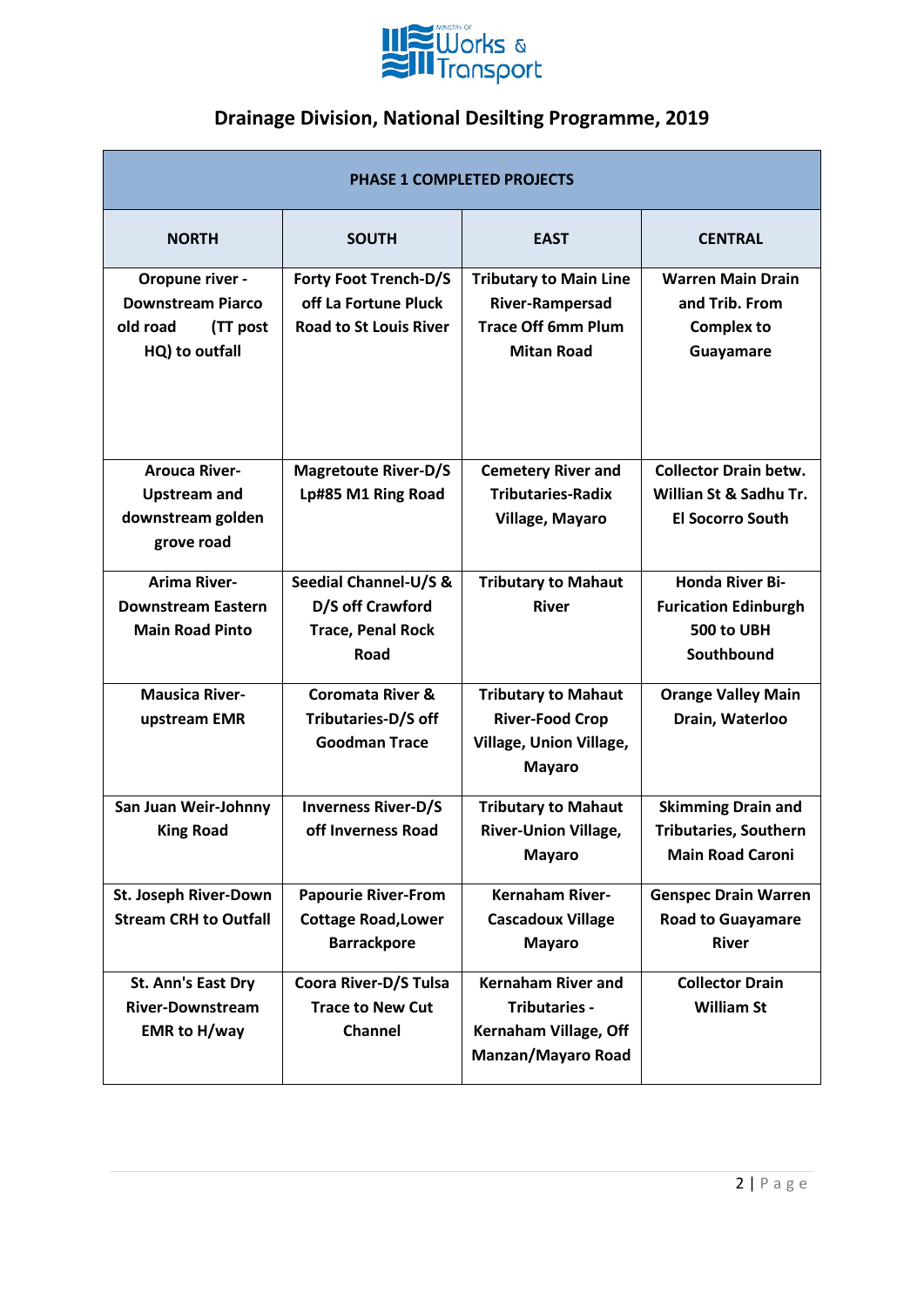

| <b>PHASE 1 COMPLETED PROJECTS</b>                                  |                                                                                                                         |                                                                                   |                                                                                                 |
|--------------------------------------------------------------------|-------------------------------------------------------------------------------------------------------------------------|-----------------------------------------------------------------------------------|-------------------------------------------------------------------------------------------------|
| <b>NORTH</b>                                                       | <b>SOUTH</b>                                                                                                            | <b>EAST</b>                                                                       | <b>CENTRAL</b>                                                                                  |
| Oropune river-<br><b>Downstream CRH to</b><br>Piarco old road      | <b>Blackwater Channel &amp;</b><br>Trib.-D/S off Raju<br><b>Trace to Calco Gate</b><br><b>Tulsa Br. Trace</b>           | La Savanne River-<br><b>Newlands Village,</b><br>Guayaguayare                     | <b>Agostini Settlement</b><br><b>Main Drain and Trib.</b><br><b>SMR to Perseverance</b><br>Road |
| <b>Arouca River-</b><br>Downstream PBR /<br><b>Bon Air Gardens</b> | <b>Nagessar Channel D/S</b><br>off Penal Rock Road<br><b>Hindu School to</b><br>Coromata River,<br><b>Goodman Trace</b> | Lagoon Doux River-St.<br>Margaret's Village,<br><b>Mayaro</b>                     | <b>Ibis Gardens Outfall</b><br>drain, Southern Main<br><b>Road Caroni</b>                       |
| <b>Mausica River-</b><br>upstream Samaroo<br><b>Village</b>        | Erin River &<br>Tributaries - D/S off<br>Johnson Road, Rancho<br><b>Quemado to Los Iros</b><br><b>Bridge</b>            | <b>Bel Air River-St.</b><br>Margaret's Village,<br>Naparima Mayaro<br><b>Road</b> | <b>Guayamare River New</b><br>Cut U/S UBH south<br>bound to Southern<br><b>Main Road</b>        |
| Tacarigua river-<br>upstream Trantrill<br>Road                     | <b>Guapo River &amp;</b><br>Tributaries-D/S off<br><b>Rose Drain to</b><br><b>Richardson Street</b>                     | <b>Wynappie River</b><br>[Upstream]- San Pedro<br>Road, Poole                     | <b>Muller Canal William</b>                                                                     |
| Tacarigua river-<br><b>Downstream CRH</b>                          | Erin River &<br>Tributaries-D/S off<br>Johnson Road, Rancho<br><b>Quemado to Los Iros</b><br><b>Bridge</b>              | <b>Tributary to Nariva</b><br>River-Cunapo Road,<br>Cushe                         | <b>Caparo River Mamoral</b><br>Bridge #1 and<br><b>Tributary</b>                                |
| Cocorite silt traps-<br>waterhole, Cocorite                        | <b>Morne Roche River-</b><br>D/S off Morne Roche<br><b>Quarry Road Bridge to</b><br><b>Guaracara River</b>              | <b>Wynappie River</b><br>Guayaguayare Road,<br><b>Rio Claro</b>                   | <b>Balata Ravine</b>                                                                            |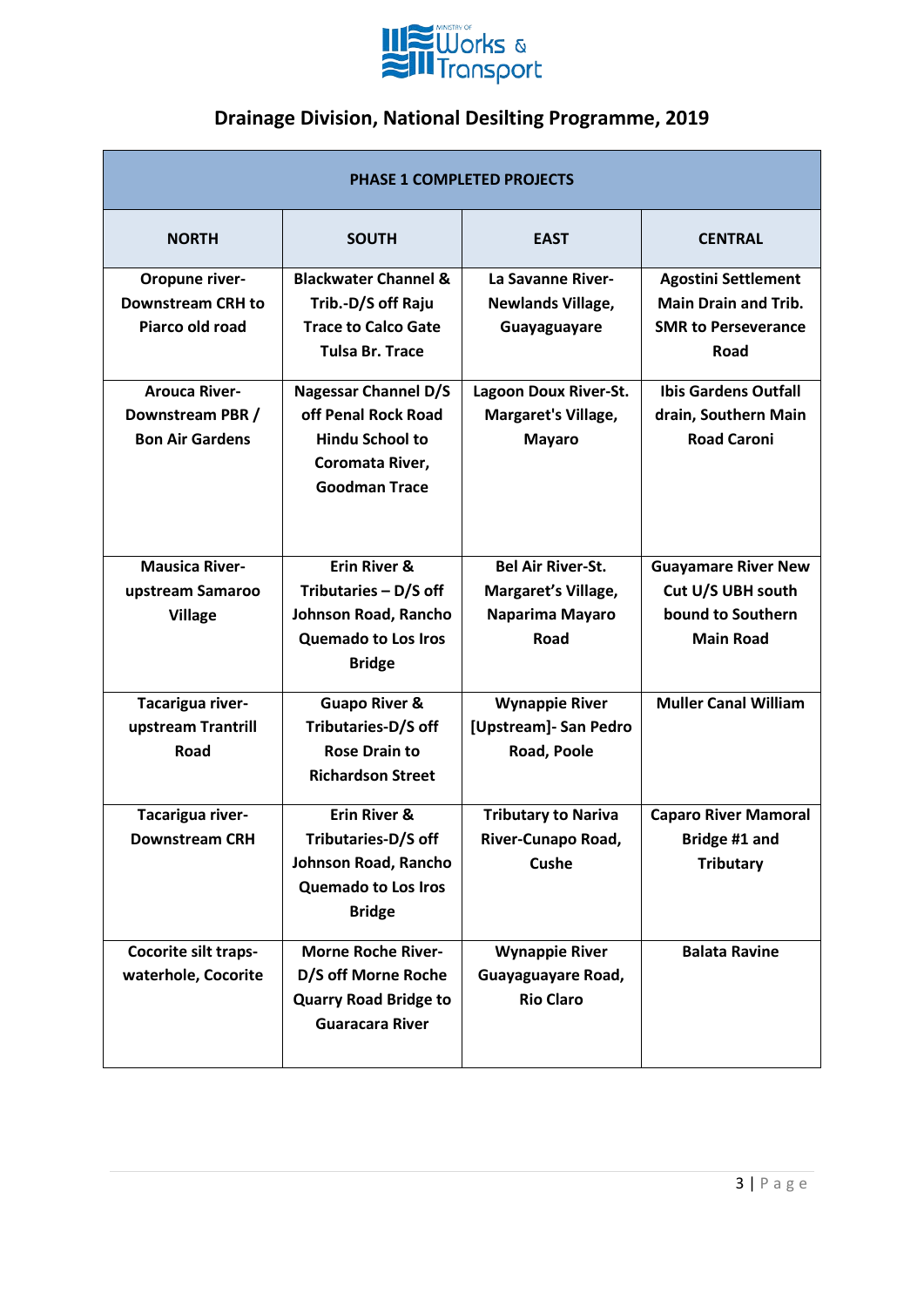

| <b>PHASE 1 COMPLETED PROJECTS</b>                                                     |                                                                                                    |                                                                                                        |                                                                                               |
|---------------------------------------------------------------------------------------|----------------------------------------------------------------------------------------------------|--------------------------------------------------------------------------------------------------------|-----------------------------------------------------------------------------------------------|
| <b>NORTH</b>                                                                          | <b>SOUTH</b>                                                                                       | <b>EAST</b>                                                                                            | <b>CENTRAL</b>                                                                                |
| La Seiva Ravine & Silt<br><b>Trap-From Upstream</b><br>La Seiva Terrace to<br>outfall | <b>Oropouche River-U/S</b><br>off S.S Erin Road Debe<br>to Digity Trace                            | <b>Tributary to Poole</b><br><b>River-Leeking Trace off</b><br><b>St John's Road</b>                   | <b>Guayamare River New</b><br>Cut D/S UBH north<br>bound to Mangrove                          |
| <b>San Juan River-</b><br><b>Downstream Concord</b><br>rd.to Eastern Main<br>Road     | <b>Duck Pond River-D/S</b><br>off La Fortune Pluck<br>Road, Woodland to St<br><b>Johns Gates</b>   | <b>Tributary to</b><br><b>Guarapiche River-4km</b><br><b>Torrib Tabauite Road,</b><br><b>New Grant</b> | <b>Caparo River from</b><br><b>Todd's road junction</b><br>downstream and<br><b>Tributary</b> |
| <b>Bagatelle Ravine-</b><br><b>Diego Martin Main</b><br>Road up stream                | <b>Garth Road River-D/S</b><br>off Train line to<br><b>Williamsville River</b>                     | <b>Mantacool River-</b><br>0.5km Gaffoor Trace,<br><b>Tableland</b>                                    | Drain #10 Sadhu East                                                                          |
| <b>Petit ravine and Trib-</b><br><b>From Morne Coco</b><br>road to Ravine road        | <b>Trinidad River-D/S off</b><br>La Fortune Pluck Road<br>to Trinidad Point<br>Gates               | <b>Tributary to Poole</b><br><b>River-Poole Valley</b><br>Road, off<br><b>Guayaguayare Road</b>        | Campo Main Drain,<br><b>Robert Trace</b><br><b>Warrenville Cunupia</b>                        |
| <b>Arouca River-Up and</b><br><b>Downstream Golden</b><br><b>Grove Road</b>           | <b>Old Oropouche River-</b><br>D/S off Chester Street<br>to Bhagmania River                        | <b>Tributary to Poole</b><br>River-4km Glod Road,<br>Poole                                             | Guayamare<br><b>Compound and</b><br><b>Irrigation drains</b>                                  |
| <b>Blue Basin Ravine-</b><br><b>Upstream Cizan Trace</b>                              | <b>Duck Pond River-U/S</b><br>off La Fortune Pluck<br>Road, Woodland.                              | <b>Wynappie River-0.5km</b><br><b>Ayoub Trace, Torrib</b><br><b>Tabaquite Road</b>                     |                                                                                               |
| <b>Malick River-</b><br><b>Downstream CR Hway</b><br>to outfall                       | Mc Cullock Drain-D/S<br>off S S Erin Road to<br><b>Curampo River, San</b><br><b>Francique Road</b> | <b>Mantacool River-</b><br>LP#558 George Village,<br><b>Tableland</b>                                  |                                                                                               |
| <b>Beetham Interceptor</b>                                                            | <b>Chinnibass River-U/S</b><br>of Lalbeharry Tr. To<br>Ramai Tr. Debe                              | <b>Tributary to Mahaut</b><br><b>River-Balata East</b><br>Road, Bristol Village,<br><b>Mayaro</b>      |                                                                                               |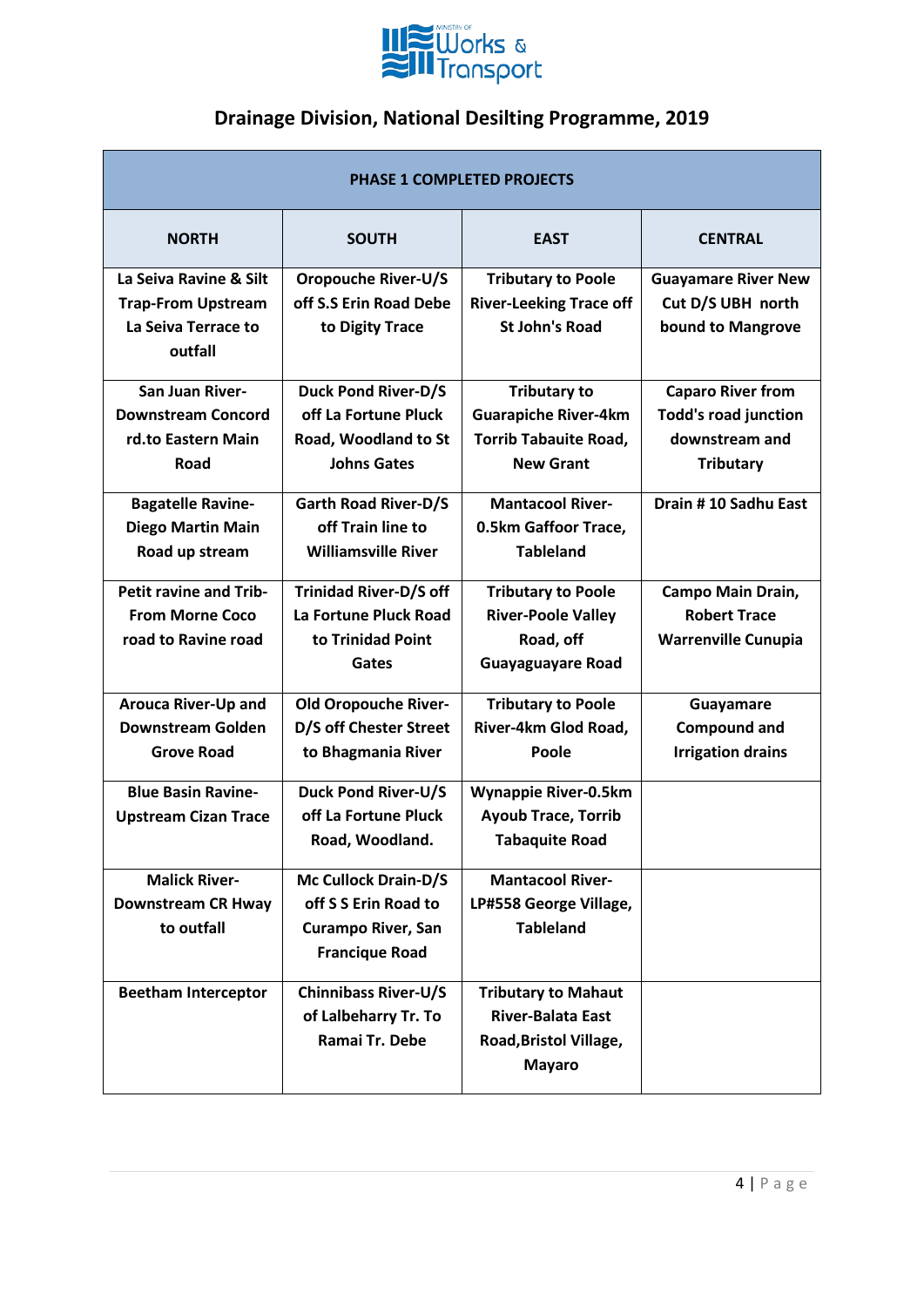

| <b>PHASE 1 COMPLETED PROJECTS</b>                                                      |                                                                                                                   |                                                                                             |                |
|----------------------------------------------------------------------------------------|-------------------------------------------------------------------------------------------------------------------|---------------------------------------------------------------------------------------------|----------------|
| <b>NORTH</b>                                                                           | <b>SOUTH</b>                                                                                                      | <b>EAST</b>                                                                                 | <b>CENTRAL</b> |
| <b>Guanapo River-</b><br>Downstream<br><b>Readymix Rd</b>                              | <b>Trinidad River-D/S off</b><br><b>Dumfries Road Bridge</b><br>to La Fortune Pluck<br>Road                       | <b>Tributary to Ortoire</b><br>River-60.5km<br><b>Mafeking Village</b><br><b>Mayaro</b>     |                |
| La Seiva Ravine & `Silt<br><b>Trap-Downstream</b><br><b>Bridge at Upper</b><br>LaSeiva | <b>Rio Negro River-D/S</b><br><b>Ackbar Trace</b><br><b>Community Centre to</b><br>St John's Br. Trace,<br>Avocat | <b>Tributary to Ortoire</b><br>River-59.5km Bristol<br><b>Village Mayaro</b>                |                |
| Santa Cruz River-Opp.<br><b>Fire Station La Pastora</b><br>(St. Ann's East)            | Cap-de-Ville River D/S<br>off S.M.R Cap De Ville                                                                  | <b>Tributary to Mahaut</b><br>River-58-59km Bristol<br>Village, Mayaro                      |                |
| Diego martin River-<br>upstream Wendy<br><b>Fitzwilliam</b>                            | <b>Parforce River-U/S</b><br><b>Gopaul Street,</b><br><b>Gasparillo to Parforce</b><br>Road.                      | <b>Richardson Lagoon-</b><br>1.5km Radix Village,<br><b>Mayaro</b>                          |                |
| Caroni River (In the<br>vicinty of Green vale)-<br><b>South Bank</b>                   | Cipero River-U/S Gulf<br><b>View Link Road to</b><br><b>Bridge at Cross</b><br><b>Crossing Interchange</b>        | <b>Tributary to Ortoire</b><br>River-2km Inner<br><b>Mafeking Village,</b><br><b>Mayaro</b> |                |
| <b>Caroni River (In the</b><br>vicinty of Green vale)-<br><b>North Bank</b>            | <b>Bhagmania River-U/S</b><br>off La Fortune Pluck<br>Road, Woodland.                                             | <b>Sangre Grande River</b>                                                                  |                |
| <b>Caroni River</b><br><b>Downstream Green</b><br>vale-South Bank                      | Cipero River-U/S off<br><b>Solomon Hochoy</b><br><b>Highway to Ste</b><br><b>Madelene</b>                         | <b>Sangre Chiquito River-</b><br><b>Warden Road Sangre</b><br>Chiquito                      |                |
| <b>Caroni River</b><br><b>Downstream Green</b><br>vale                                 | <b>Cupie River-D/S off</b><br>Jhulai Br. Tr to<br>Goodman Tr.                                                     | <b>Caigual River-Fishing</b><br><b>Pond Road</b>                                            |                |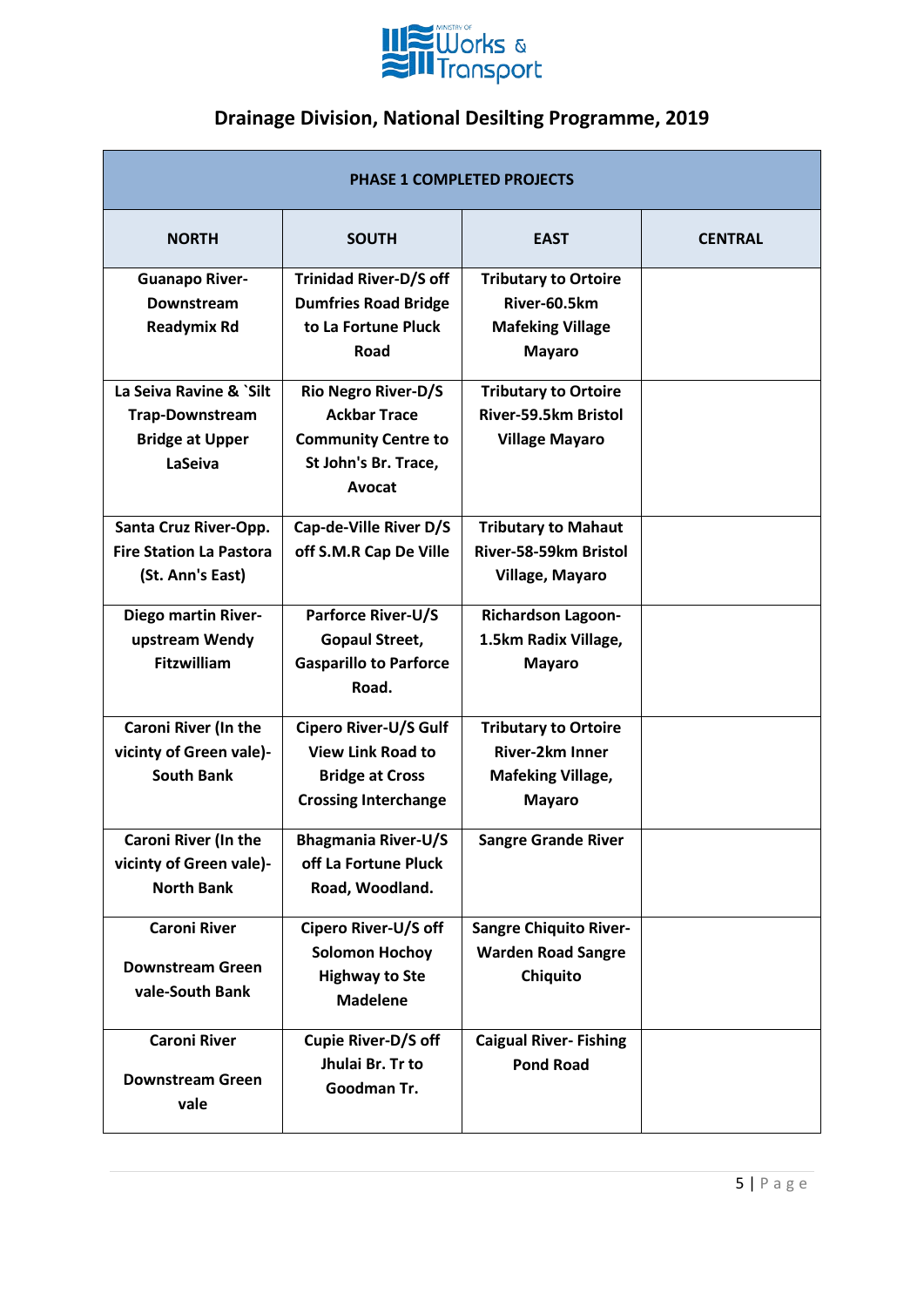

| <b>PHASE 1 COMPLETED PROJECTS</b> |                                 |                              |                |
|-----------------------------------|---------------------------------|------------------------------|----------------|
| <b>NORTH</b>                      | <b>SOUTH</b>                    | <b>EAST</b>                  | <b>CENTRAL</b> |
| Caroni River, Carapo,             | <b>Tennant Channel-D/S</b>      | <b>Black Water River and</b> |                |
| <b>South Bank</b>                 | off Doorbassa Trace to          | Tributaries-2 - 4 mm         |                |
|                                   | <b>Duck Pond River</b>          | <b>Toco Road</b>             |                |
| La Horquette River-               | <b>Teemul Channel-U/S &amp;</b> | <b>Tributary to Killdeer</b> |                |
| <b>Downstream Western</b>         | D/S of Jokhan Br. Tr.           | <b>River-4km Le Gendre</b>   |                |
| <b>Main Road, Glencoe</b>         | <b>To Duck Pond River</b>       | Road, Ecclesville            |                |
| <b>L'anse Mitan Ravine-</b>       | <b>Mahaut River-D/S off</b>     |                              |                |
| upstream Western                  | <b>Mon Desir Road to</b>        |                              |                |
| <b>Main road</b>                  | <b>Farm Road</b>                |                              |                |
| <b>Scorpion Ravine-</b>           | FairField River-D/S off         |                              |                |
| upstream Western                  | <b>Inspection Station</b>       |                              |                |
| <b>Main road Carenage</b>         | <b>Fairfield Road to</b>        |                              |                |
|                                   | <b>Recreation Ground by</b>     |                              |                |
|                                   | <b>HDC</b> development          |                              |                |
|                                   | <b>Chinese Main Drain-</b>      |                              |                |
|                                   | $U/S$ & D/S off S.M.R           |                              |                |
|                                   | <b>Chinese Village</b>          |                              |                |
|                                   | Lengua River-D/S off            |                              |                |
|                                   | <b>Bissoon Trace to</b>         |                              |                |
|                                   | <b>Oropouche River</b>          |                              |                |
|                                   | <b>Maiden Drain-D/S off</b>     |                              |                |
|                                   | <b>Solmed Drive to</b>          |                              |                |
|                                   | <b>Balkissoon Trace,</b>        |                              |                |
|                                   | <b>Rousillac</b>                |                              |                |
|                                   | Rancho Quemado                  |                              |                |
|                                   | River-D/S of S.S Erin           |                              |                |
|                                   | <b>Road Rancho</b>              |                              |                |
|                                   |                                 |                              |                |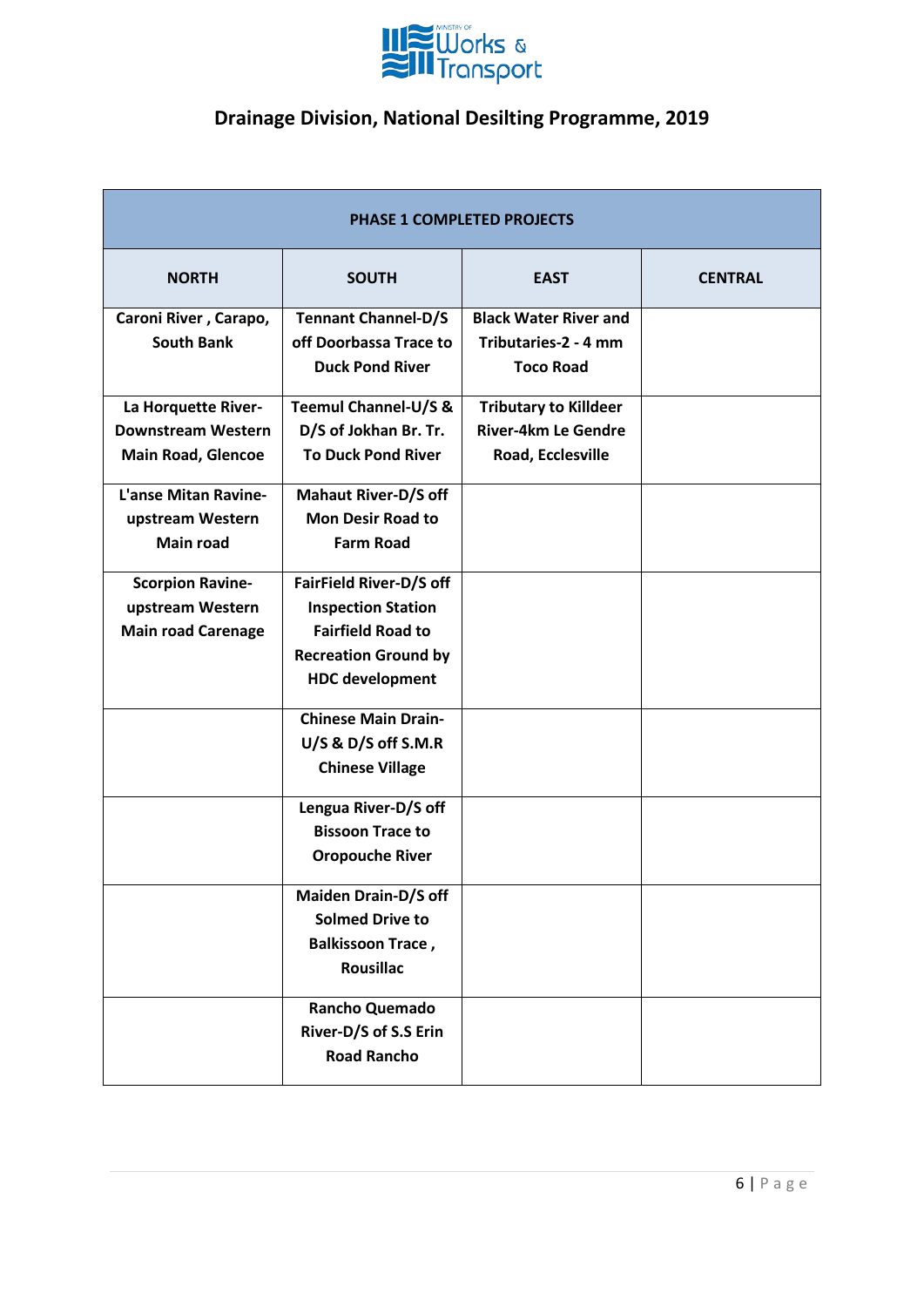

| <b>PHASE 1 COMPLETED PROJECTS</b> |                                                                                                           |             |                |
|-----------------------------------|-----------------------------------------------------------------------------------------------------------|-------------|----------------|
| <b>NORTH</b>                      | <b>SOUTH</b>                                                                                              | <b>EAST</b> | <b>CENTRAL</b> |
|                                   | <b>Silver Stream River-</b><br>D/S Tennis Court Mon<br>Desir to S.M.R. Dow<br><b>Village Bridge</b>       |             |                |
|                                   | <b>Boodoosingh Drain-</b><br>U/S of S.M.R Rousillac<br>to Sobo Village                                    |             |                |
|                                   | Rose Drain-D/S off<br><b>Parryland Road to</b><br><b>Guapo River</b>                                      |             |                |
|                                   | <b>Dunlop River &amp;</b><br>tributaries-D/S Of<br><b>Main Road Point</b><br><b>Fortin to River Mouth</b> |             |                |
|                                   | Titu Drain-U/S off<br><b>Community Centre</b><br><b>Harris Village to St</b><br><b>Johns Village</b>      |             |                |
|                                   | Timit River-D/S off<br><b>Bridge on Silverstream</b><br><b>Road to Mahaut River</b>                       |             |                |
|                                   | St Louis River-D/S<br><b>Robinson Trace,</b><br><b>Woodland to New Cut</b><br>Bank, Woodland              |             |                |
|                                   | <b>Moolai River &amp;</b><br>Tributaries-D/S off<br><b>Fyzabad Guapo Road</b><br>to Cunapo River          |             |                |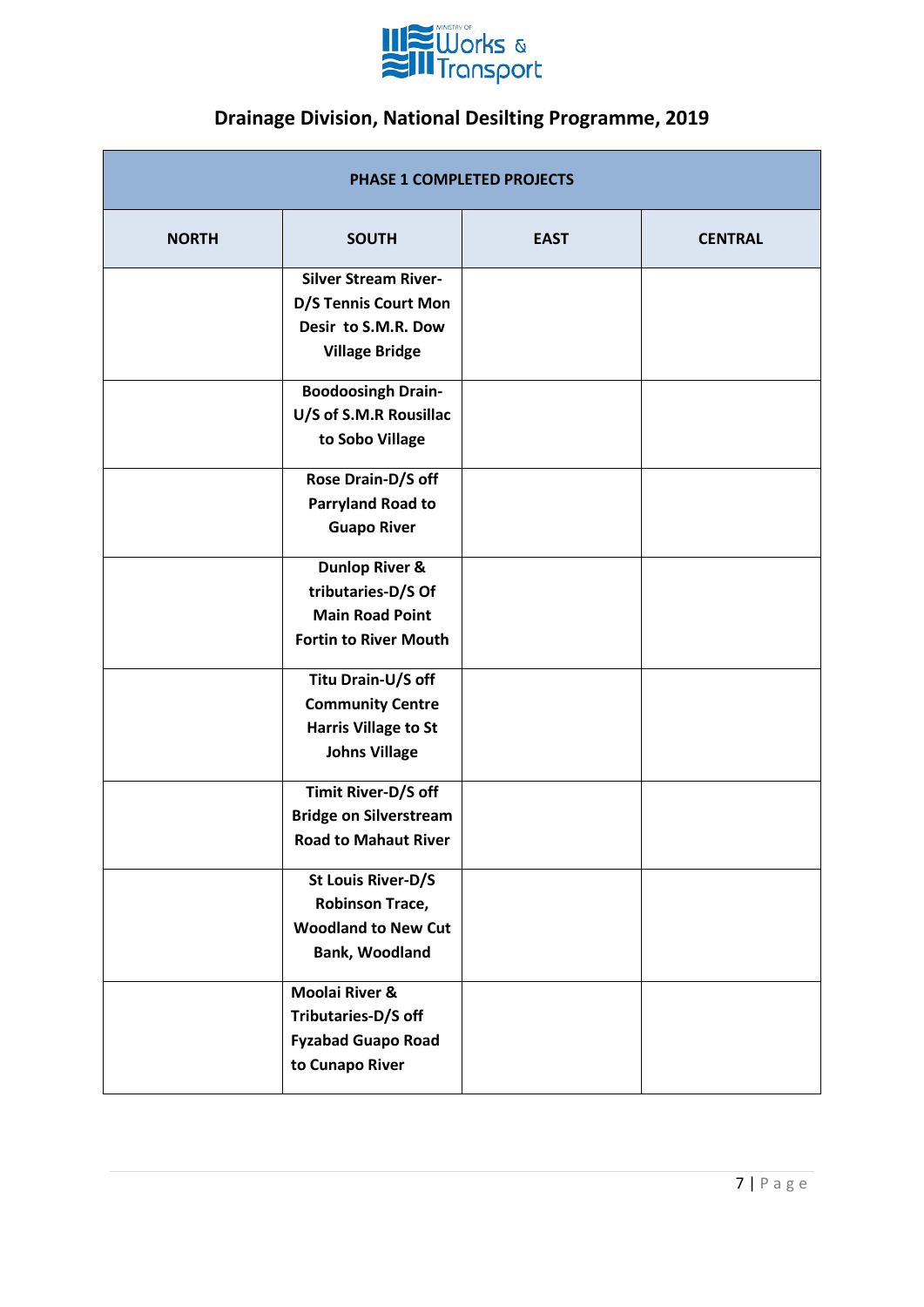

| PHASE II COMPLETED PROJECTS                                                                                                     |                                                                            |                                                                                                             |                                                                                               |
|---------------------------------------------------------------------------------------------------------------------------------|----------------------------------------------------------------------------|-------------------------------------------------------------------------------------------------------------|-----------------------------------------------------------------------------------------------|
| <b>NORTH</b>                                                                                                                    | <b>SOUTH</b>                                                               | <b>EAST</b>                                                                                                 | <b>CENTRAL</b>                                                                                |
|                                                                                                                                 | <b>Carapal River-D/S of</b><br>S.S. Erin Road to Erin<br><b>River</b>      |                                                                                                             |                                                                                               |
|                                                                                                                                 | <b>School Drain-D/S off</b><br><b>Webber Trace to Erin</b><br><b>River</b> |                                                                                                             |                                                                                               |
| <b>Guanapo River</b>                                                                                                            | <b>Cunapo River-U/S off</b><br><b>Siparia Old Road</b><br><b>Bridge</b>    | <b>Tributary to Cuchee</b><br><b>River-10mm - 15mm</b><br><b>Cunapo Southern</b><br><b>Main Road, Biche</b> | <b>Tributary to Caparo</b><br>river downstream<br>from Kooysal Road                           |
| <b>Diego Martin River</b>                                                                                                       |                                                                            | <b>Canque River-</b><br><b>Biche/Plum Mitan</b>                                                             | <b>Welcome Main Drain</b><br>an Tributaries from<br><b>Esmerala Road</b><br>going U/S and D/S |
|                                                                                                                                 |                                                                            |                                                                                                             | <b>Sonny Ladoo Main</b><br><b>Drain</b>                                                       |
| <b>Guanapo River</b>                                                                                                            |                                                                            | <b>Black Swamp River-</b><br>0.5km Duff Trace Off<br>Sister's Road,<br>Hardbargain                          | <b>Siewdass Road Main</b><br><b>Drain Clarke</b>                                              |
| <b>Desilting of the</b><br><b>Maraval River from</b><br><b>St Andrews Golf</b><br><b>Course to Saddle</b><br><b>Road Bridge</b> |                                                                            | <b>Nariva River and</b><br><b>Tributaries-3km Le</b><br><b>Gendre Road,</b><br><b>Ecclesville</b>           | <b>Preysal River</b>                                                                          |
| <b>Desilting of the St</b><br><b>Joseph River from</b><br>the Priority Bus<br><b>Route to the</b><br><b>Churchill Roosevelt</b> |                                                                            | <b>Tributary to Ortoire</b><br>River-61.5km<br>Naparima Mayaro<br><b>Road</b>                               | <b>Harkoo Outfall and</b><br>Trib. Las Lomas #2                                               |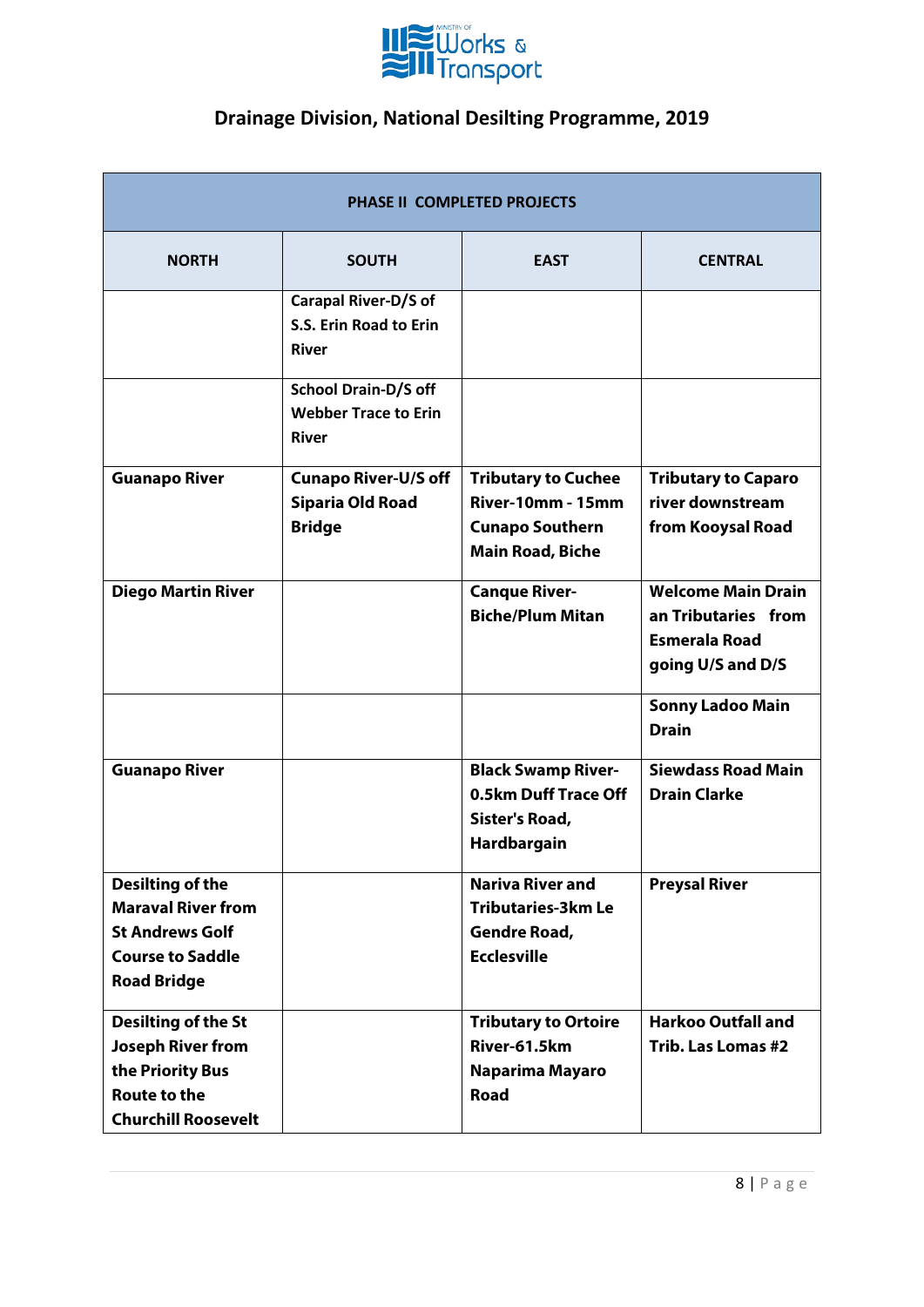

| . Hir<br>Highway |  |  |
|------------------|--|--|
|                  |  |  |

| <b>PHASE II COMPLETED PROJECTS</b> |              |                             |                             |
|------------------------------------|--------------|-----------------------------|-----------------------------|
| <b>NORTH</b>                       | <b>SOUTH</b> | <b>EAST</b>                 | <b>CENTRAL</b>              |
|                                    |              | <b>Le Branche-North</b>     | <b>Safire Outfall and</b>   |
|                                    |              | <b>Manzanilla Road</b>      | Trib. Las Lomas #3          |
|                                    |              | <b>Tributary to Caigual</b> | <b>Manodath Outfall</b>     |
|                                    |              | <b>River-2nd Caigual</b>    | Las Lomas #2                |
|                                    |              | Road, off Eastern           |                             |
|                                    |              | <b>Main Road</b>            |                             |
|                                    |              | <b>Caratal River-</b>       | <b>Saroop Outfall</b>       |
|                                    |              | <b>Biche/Plum Mitan</b>     | Las Lomas #1                |
|                                    |              | <b>Desilting of the</b>     | <b>Governor Trace</b>       |
|                                    |              | <b>Mandillon River from</b> | <b>Drain Las Lomas #1</b>   |
|                                    |              | the Solomon Hochoy          |                             |
|                                    |              | <b>Highway to the</b>       |                             |
|                                    |              | <b>Southern Main Road</b>   |                             |
|                                    |              |                             | <b>Cunupia River Savary</b> |
|                                    |              |                             | <b>Road Extension</b>       |
|                                    |              |                             | <b>Marchine River</b>       |
|                                    |              |                             | <b>Jerningham Junction</b>  |
|                                    |              |                             | <b>Road to Cunupia</b>      |
|                                    |              |                             | <b>River</b>                |
|                                    |              |                             | <b>Marchine River &amp;</b> |
|                                    |              |                             | <b>Tributaries</b>          |
|                                    |              |                             | <b>Munroe Road Outfall</b>  |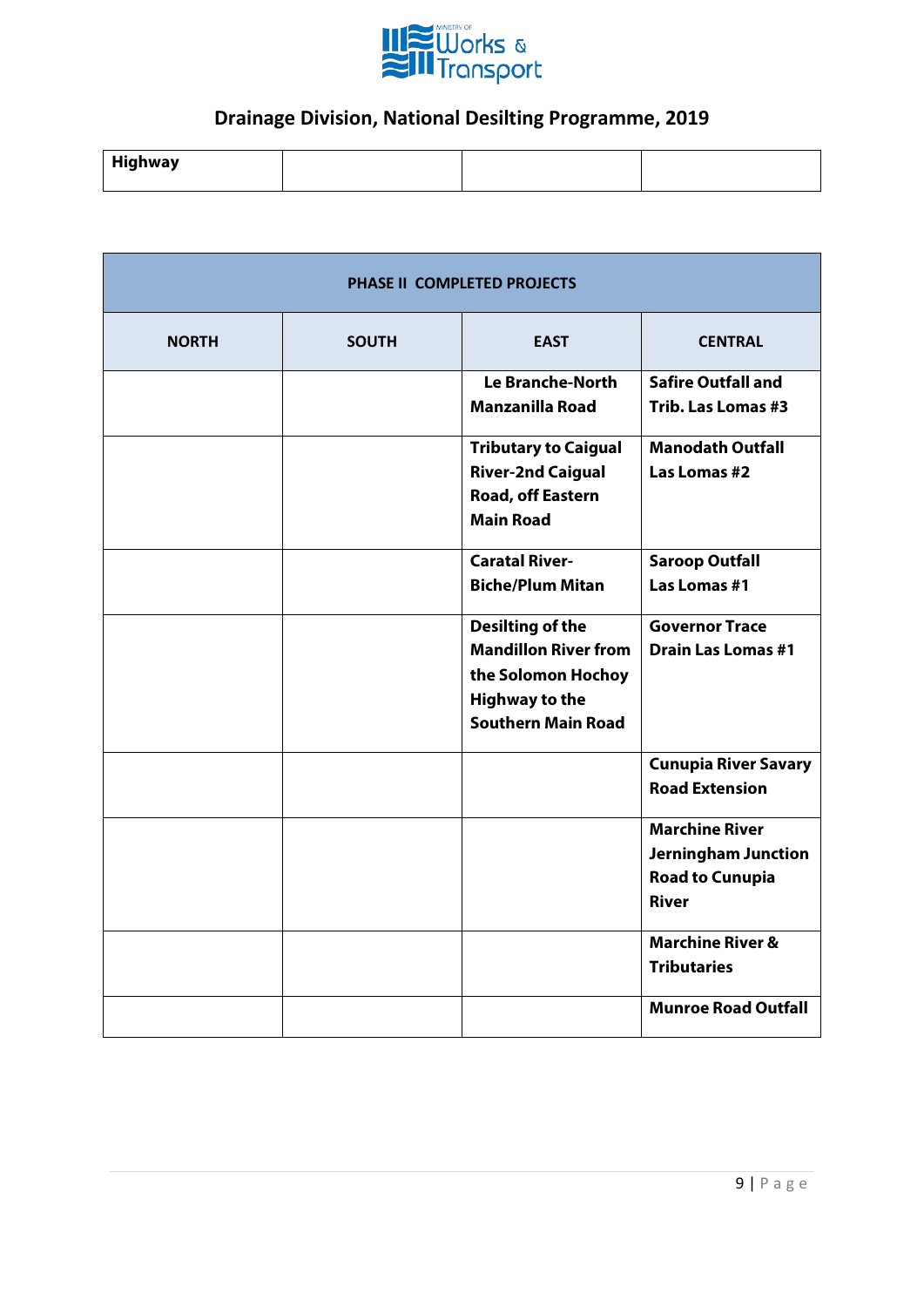

| PHASE II COMPLETED PROJECTS |              |             |                                                                                                    |
|-----------------------------|--------------|-------------|----------------------------------------------------------------------------------------------------|
| <b>NORTH</b>                | <b>SOUTH</b> | <b>EAST</b> | <b>CENTRAL</b>                                                                                     |
|                             |              |             | <b>Endeavour Road</b><br><b>Main Drain</b><br><b>Jerningham Junction</b><br><b>Road to Marchin</b> |
|                             |              |             | <b>Warrenville Main</b><br><b>Outfall Drain</b>                                                    |
|                             |              |             | <b>Agriculture Road</b><br><b>East and West</b>                                                    |
|                             |              |             | <b>Drain #5 Sadhu Trace</b><br>West                                                                |
|                             |              |             | <b>St Helena Main</b><br>Drain, Raymond<br>Joseph Rd,<br>Downstream and<br>Trib.                   |
|                             |              |             | G.S.B Canal D1 to<br><b>Guayamare River</b>                                                        |
|                             |              |             | Guayamare<br><b>Compound and</b><br><b>Irrigation drains</b>                                       |
|                             |              |             | <b>Guayamare River</b><br><b>New Cut Guayamare</b><br><b>Headworks to SMR</b>                      |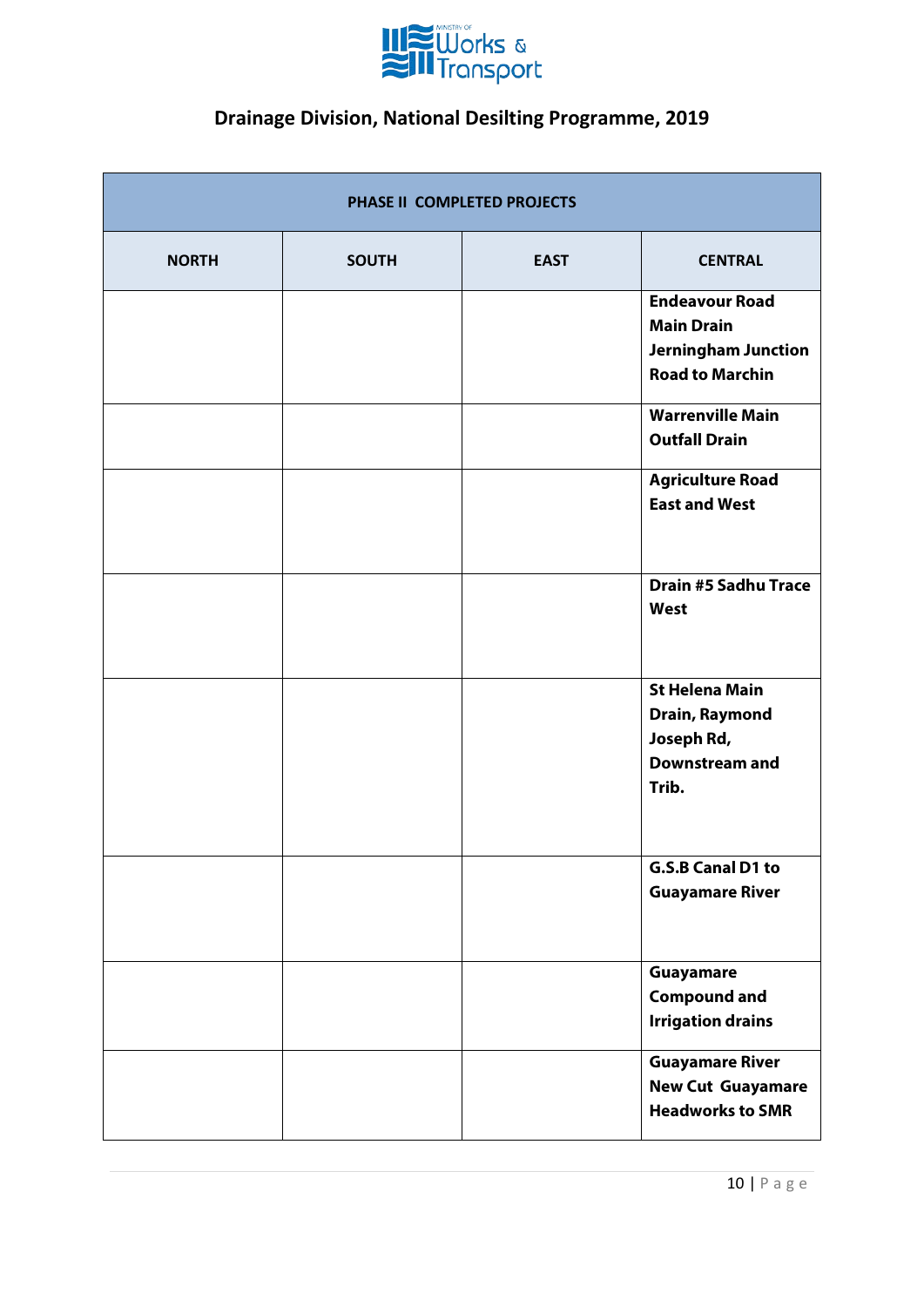

| PHASE III COMMENCED JUNE 2019 & COMPLETED |              |             |                                                                                              |
|-------------------------------------------|--------------|-------------|----------------------------------------------------------------------------------------------|
| <b>NORTH</b>                              | <b>SOUTH</b> | <b>EAST</b> | <b>CENTRAL</b>                                                                               |
|                                           |              |             | <b>Cunupia River Caroni</b><br><b>Savannah Road to</b><br><b>Felicity Pumpsite</b>           |
|                                           |              |             | <b>Clarke River and</b><br><b>Tributaries from</b><br><b>Welcome Road South</b><br>going D/S |
|                                           |              |             | <b>Felicity Outfall, Bet.</b><br><b>Bernard Rd and</b><br><b>Peter's Field Rd</b>            |
|                                           |              |             | Roystonia and<br><b>Tributary to</b><br><b>Southern Main Road</b><br><b>Upstream</b>         |
|                                           |              |             | <b>Agriculture Drain</b><br><b>South Caroni</b><br>embankment                                |
|                                           |              |             | <b>Balfore Main Drain</b><br><b>Beckles Trace to</b><br>Guayamare                            |
|                                           |              |             | <b>Bamboo Collector</b><br>and Tributary                                                     |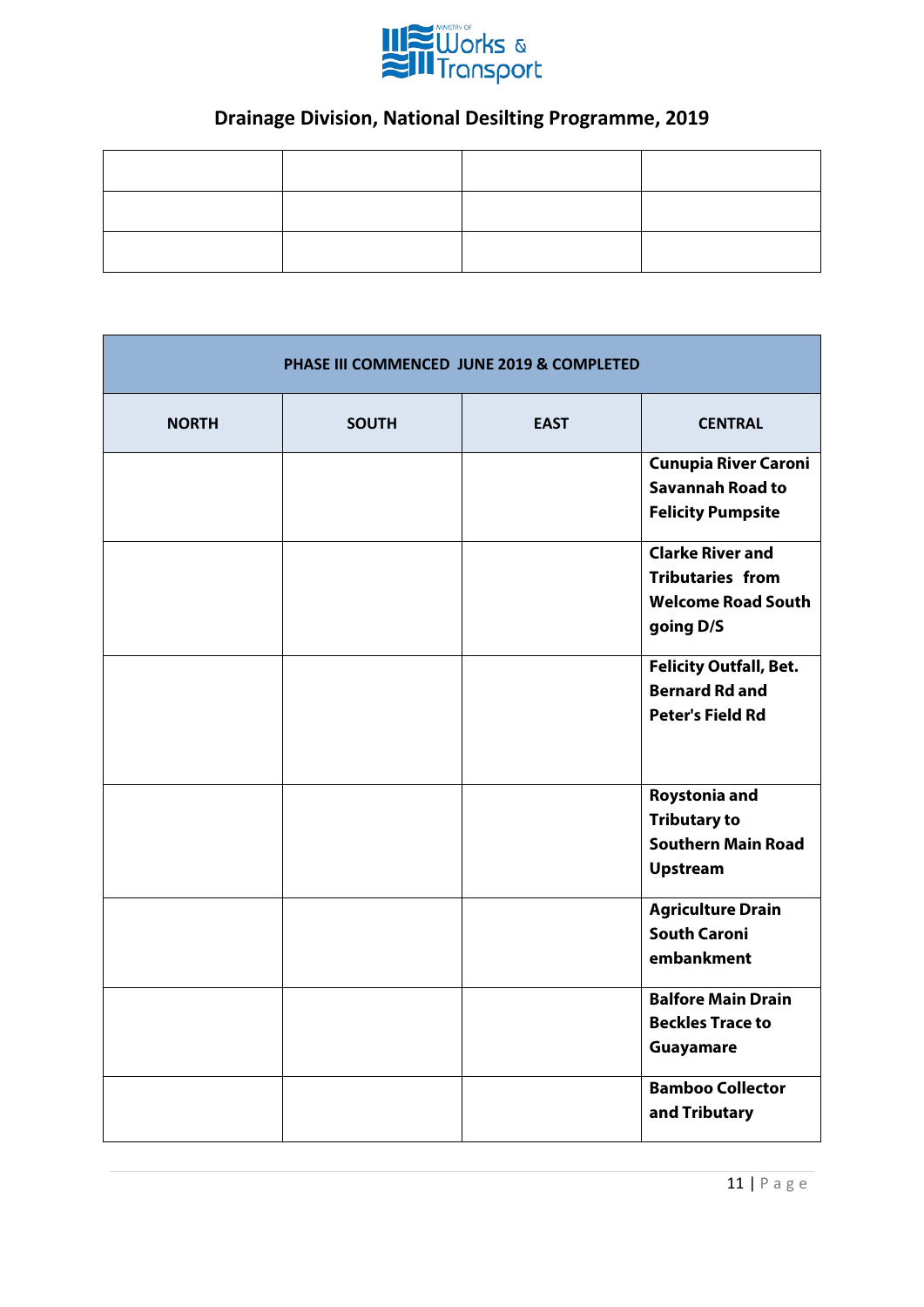

| <b>PHASE III COMMENCED JUNE 2019</b>                                                   |                                                                                                          |                                                                                                     |                                                                                                       |  |  |
|----------------------------------------------------------------------------------------|----------------------------------------------------------------------------------------------------------|-----------------------------------------------------------------------------------------------------|-------------------------------------------------------------------------------------------------------|--|--|
| <b>NORTH</b><br><b>EAST</b><br><b>SOUTH</b><br><b>CENTRAL</b>                          |                                                                                                          |                                                                                                     |                                                                                                       |  |  |
| La Horquette<br>River-upstream<br><b>Western Main</b><br>road Carenage                 | <b>Marabella River-</b><br><b>D/S off Park Lane</b><br>to Sooknanan<br><b>Street Marabella</b>           | <b>Tributaries to Le Branche</b><br><b>River-North Manzanilla</b><br>Road                           | Drain #11 Village<br><b>Drain West</b>                                                                |  |  |
| <b>Patna Main</b><br><b>Drain-From</b><br><b>Waterhole Drive</b><br>to Bagatelle River | <b>Vistabella River-</b><br><b>D/S off Tarouba</b><br>Link Road to S.M.R,<br><b>Vistabella</b>           | <b>Tributary to Poole River-</b><br>Lee King Trace, off St.<br><b>John's Road, Brothers</b><br>Road | Drain #12 Village<br><b>Drain East</b>                                                                |  |  |
| <b>La Pastora River-</b><br><b>Upstream Saddle</b><br>Rd                               | <b>Alleys Creek River-</b><br><b>D/S off Dumfries</b><br><b>Road to Bamboo</b><br><b>Bay Road Bridge</b> | <b>Tributary to Le Branche</b><br><b>River. North Manzanilla</b><br>Road, Manzanilla                | <b>China Man Ravine</b><br><b>Kelly Village</b><br>Caroni                                             |  |  |
| <b>Bagatelle Ravine-</b><br>Savannah#1<br><b>Upstream</b>                              | <b>Moonsie River-U/S</b><br>& D/S South Trace,<br>S.M.R. Cap-de-<br><b>Ville</b>                         | <b>Biche/Ortoire River-</b><br><b>Biche/Plum Mitan</b>                                              | <b>Guayamare (Old</b><br><b>Cut) Link Road to</b><br><b>Cunupia River</b>                             |  |  |
| <b>Blue Basin</b><br><b>Ravine-Upstream</b><br>north post Road                         | <b>Jokhan River-U/S</b><br>Narinesingh Tr,<br>Poui Road and D/S<br><b>Bachan Trace</b>                   | <b>Cunaripo River-Jairasingh</b><br><b>Road</b>                                                     | <b>Piarco Airport</b><br><b>Drain Release</b><br>#1,2,3 &4, St<br><b>Helena Bypass</b><br>road Piarco |  |  |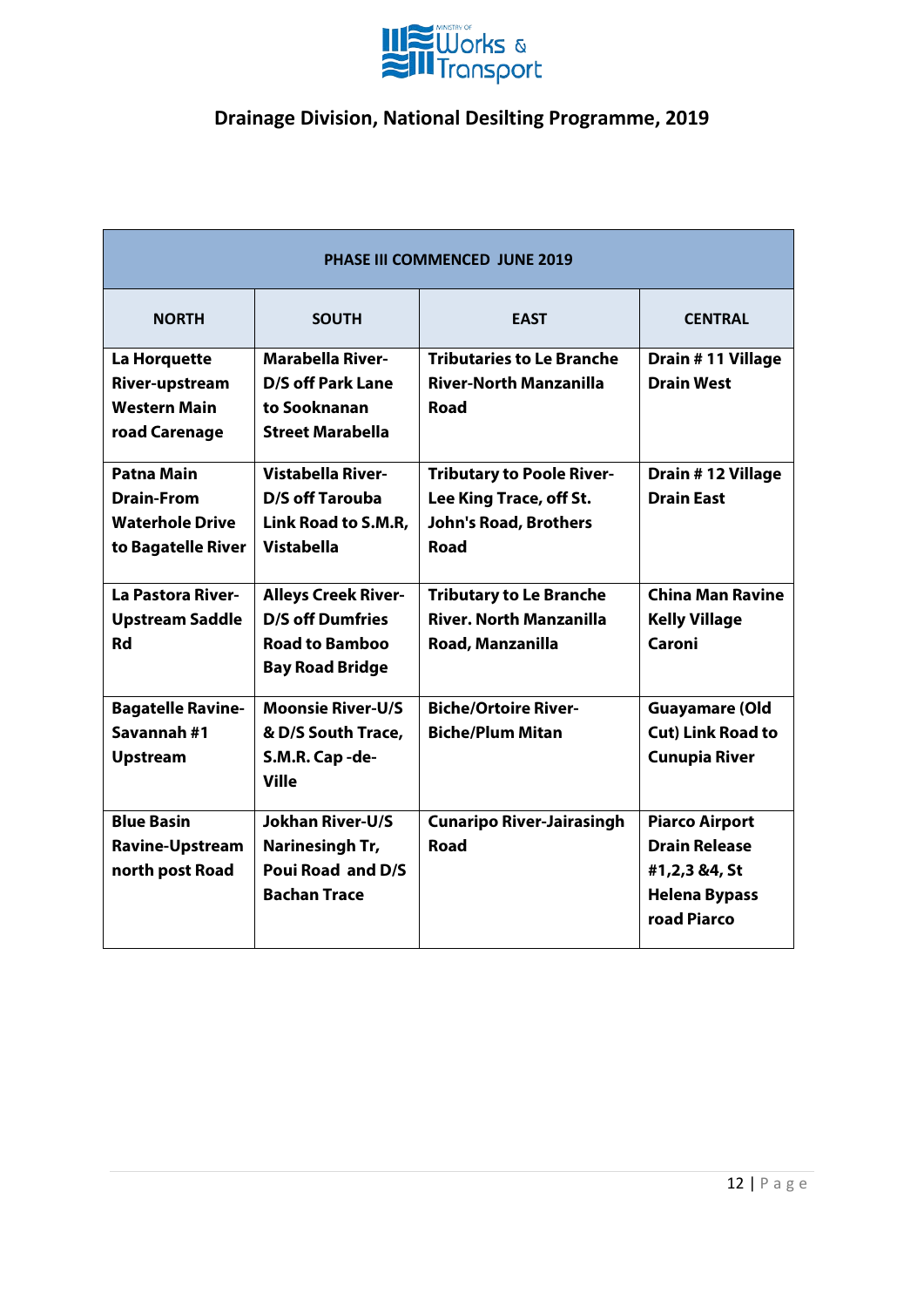

| <b>PHASE III COMMENCED JUNE 2019</b>                                                                |                                                                                                                                      |                                                                                              |                                                                                                   |
|-----------------------------------------------------------------------------------------------------|--------------------------------------------------------------------------------------------------------------------------------------|----------------------------------------------------------------------------------------------|---------------------------------------------------------------------------------------------------|
| <b>NORTH</b>                                                                                        | <b>SOUTH</b>                                                                                                                         | <b>EAST</b>                                                                                  | <b>CENTRAL</b>                                                                                    |
| Diego martin<br><b>River-</b><br><b>Downstream</b><br>Wendy<br><b>Fitzwilliam</b>                   | Desilting of the St.<br><b>John's River</b><br>Downstream of the<br>St. John's Gates to<br>the Godineau River                        | <b>Comparo River and</b><br><b>Tributaries-Oropouche</b><br>Road                             | <b>Chootoo Drain</b><br><b>Willian St.</b>                                                        |
| <b>Bournes Road</b><br><b>Ravine and Trib-</b><br>downstream<br>Mucurapo road<br>to the outfall     | Desilting of the<br><b>New Cut Channel</b><br>from La Fortune<br><b>Pluck Road, to</b><br><b>Calco Pump Site,</b><br>Woodland        | <b>Red Water River-</b><br><b>Biche/Plum Mitan</b>                                           | <b>Mandollin River</b><br><b>Southern Main</b><br><b>Road to Gulf of</b><br>Paria<br>(Downstream) |
| <b>Maraval River-</b><br>Downstream La<br><b>Seiva to RBC</b><br><b>Royal Bank</b>                  | <b>Desilting of the</b><br><b>Cipero River from</b><br><b>Gulf View Link</b><br><b>Road Bridge to the</b><br><b>River's Mouth</b>    | Killdeer River-1.5km<br><b>Sackeer Trace, Navet</b>                                          | <b>Mandollin River</b><br><b>Plaisance Park</b><br><b>Road Upstream</b>                           |
| <b>Morne Coco &amp;</b><br><b>Saut Deau</b><br>Ravine-upstream<br>Morne coco road<br>bridge Maraval | Desilting of the<br><b>Godineau River,</b><br>Downstream off<br><b>Trinidad Point</b><br><b>Gates to the River's</b><br><b>Mouth</b> | <b>Tributary to Killdeer River-</b><br><b>Hamilton Trace Off Charm</b><br><b>Road, Navet</b> | <b>Caroni River</b><br><b>Embankment</b><br><b>Field Station</b><br>Centeno                       |
| <b>Cannings Main</b><br>Drain-<br><b>Downstream CRH</b>                                             | Desilting of the<br><b>Marabella River</b><br>Downstream off<br><b>Pariag Street to the</b><br><b>River's Mouth</b>                  | <b>Guaracara River-6 Km</b><br><b>Guaracara Tabaquite Road</b>                               | <b>Caroni River</b><br><b>Embankment</b>                                                          |
| <b>College Main</b><br><b>Drain and Trib-</b><br><b>Downstream CRH</b>                              | Desilting of the<br><b>Vistabella River</b><br>Downstream off<br>the Southern Main<br><b>Road to the River's</b>                     | Lazzari River-36Km,<br>Naparima Mayaro Road,<br>Lazzari                                      | <b>Bovel Canal D/S</b><br><b>UBH north bound</b><br>to Guayamare<br><b>River</b>                  |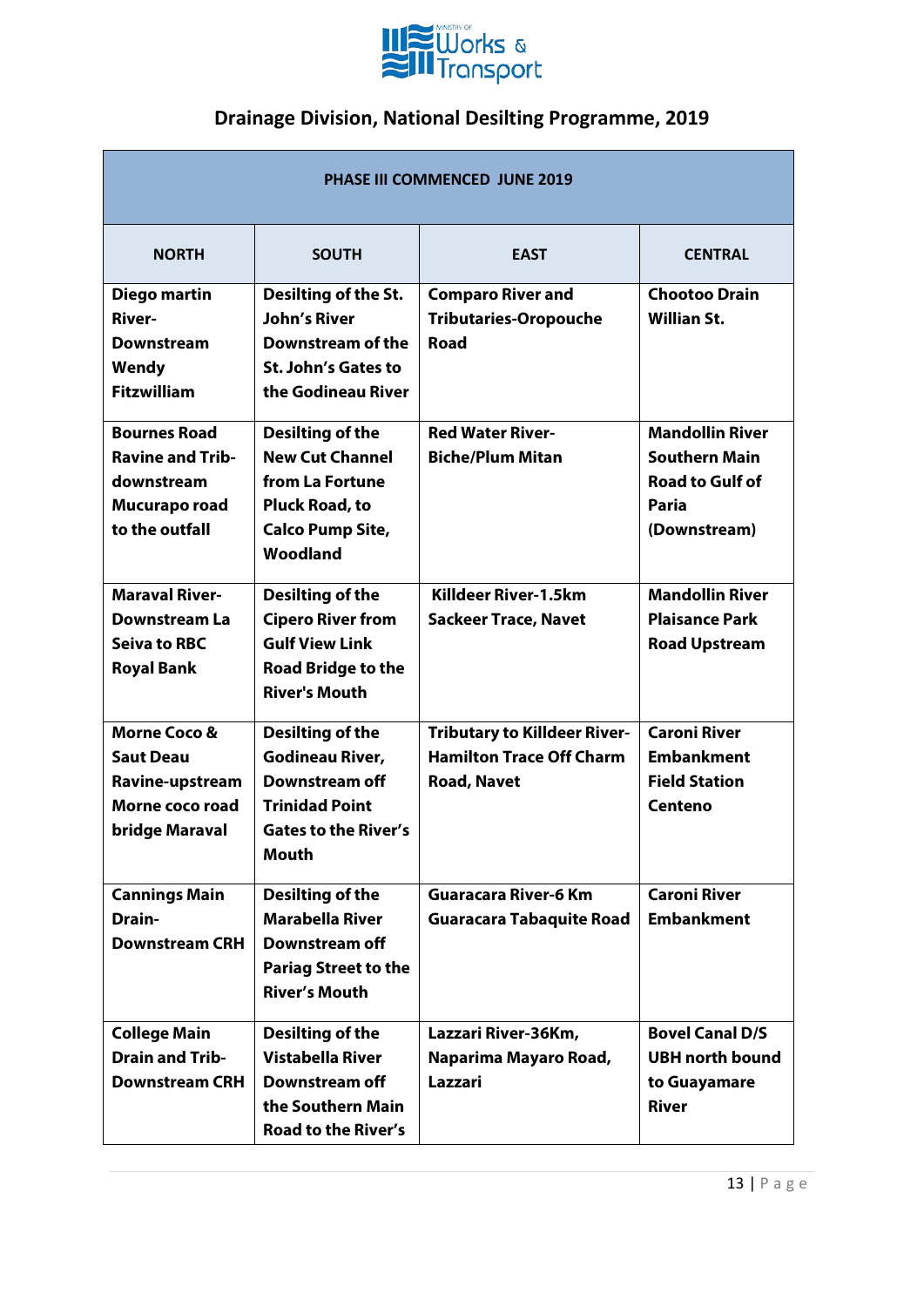

| Mouth |  |
|-------|--|
|       |  |
|       |  |
|       |  |

| <b>PHASE III COMMENCED JUNE 2019</b> |              |                                     |                          |
|--------------------------------------|--------------|-------------------------------------|--------------------------|
| <b>NORTH</b>                         | <b>SOUTH</b> | <b>EAST</b>                         | <b>CENTRAL</b>           |
| <b>Tunapuna River-</b>               |              | <b>Tributary to Ortoire River-</b>  | Pokhor Road,             |
| <b>Downstream CRH</b>                |              | 3 Km Corozan Road,                  | Longdenville             |
| to Freeman Rd.                       |              | <b>George Village</b>               |                          |
| <b>Blackman Ravine</b>               |              | <b>Ortoire River-3Km</b>            | <b>Guru Persad</b>       |
| and Tributary-                       |              | <b>Corozan Road, George</b>         | <b>Drain Caroni</b>      |
| <b>Downstream</b>                    |              | <b>Village</b>                      | <b>Savannah Road</b>     |
| <b>Bassie Street to</b>              |              |                                     | to Tahadile Drain        |
| Outfall                              |              |                                     | and Detention            |
|                                      |              |                                     | Pond#1                   |
| N.U.G.F.W Drain                      |              | <b>Tributary to Killdeer River-</b> | <b>Factory Road and</b>  |
| and Trib-                            |              | <b>45Km Sackeer Trace</b>           | <b>Tributary to</b>      |
| <b>Downstream</b>                    |              | <b>Junction</b>                     | <b>Honda River</b>       |
| S.M.R                                |              |                                     |                          |
| <b>St Joseph River-</b>              |              | <b>Colonzo River-41 Km</b>          | <b>Collage Drain</b>     |
| <b>Upstream EMR to</b>               |              | <b>Cunapo Southern Road,</b>        | <b>Outfall and Trib.</b> |
| <b>Maracas St</b>                    |              | <b>Navet</b>                        |                          |
| <b>Joseph Bridge</b>                 |              |                                     |                          |
| <b>Dunderhill main</b>               |              | <b>Dorset River-13.5Km</b>          | <b>San Juan River</b>    |
| drain-                               |              | <b>Newlands Village,</b>            | <b>Bamboo#1</b>          |
| <b>Downstream Pine</b>               |              | Guayaguayare                        |                          |
| <b>Ridge Hights</b>                  |              |                                     |                          |
| <b>Tacarigua River-</b>              |              | <b>Ocean Sands Drain-87 Km</b>      | <b>Borough Drain</b>     |
| Down stream of                       |              | Manzanilla Road, Mayaro             | and Trib                 |
| P.B.R                                |              |                                     | <b>Connector Rd</b>      |
|                                      |              |                                     |                          |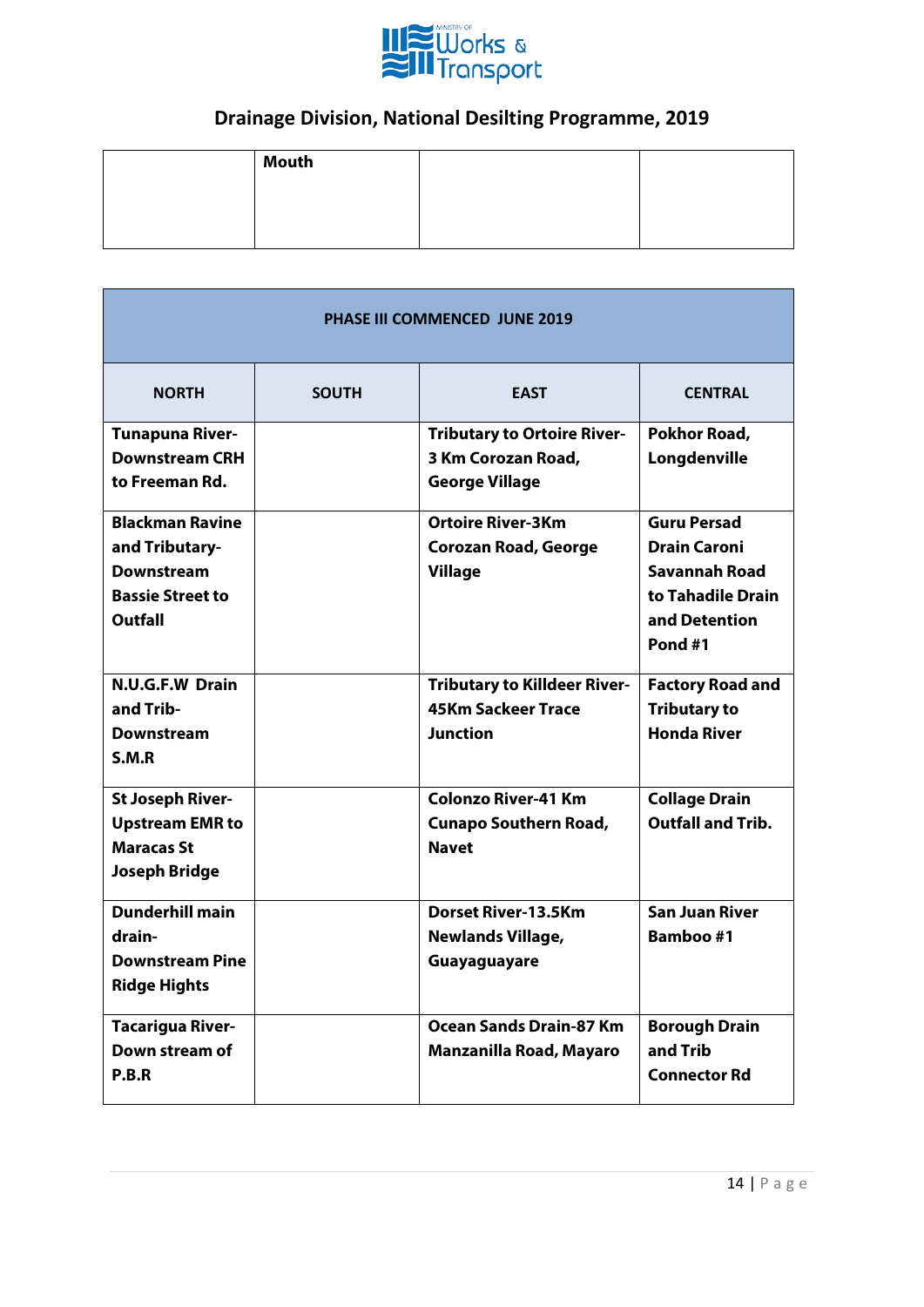

| <b>PHASE III COMMENCED JUNE 2019</b> |              |                                   |                         |
|--------------------------------------|--------------|-----------------------------------|-------------------------|
| <b>NORTH</b>                         | <b>SOUTH</b> | <b>EAST</b>                       | <b>CENTRAL</b>          |
| <b>Sam Boucaud</b>                   |              | Sea Outlets & Lagoon              | <b>Piarco Airport</b>   |
| <b>Ravine-from</b>                   |              | Mouths-                           | <b>Drain Release</b>    |
| undercover                           |              | Mayaro/Guayaguayare               | #1,2,3 &4, St.          |
| nurseries to                         |              | <b>Coastline</b>                  | <b>Helena Bypass</b>    |
| <b>Police Station</b>                |              |                                   | <b>Road, Piarco</b>     |
| <b>Santa Cruz</b>                    |              |                                   |                         |
| Macoya Main                          |              | <b>Popwell Drain-86Km</b>         | <b>Ghandiah River</b>   |
| <b>Drain-Down</b>                    |              | Manzanilla Road, Mayaro           | and Tributaries         |
| stream CRH to                        |              |                                   |                         |
| <b>Outfall</b>                       |              |                                   |                         |
| <b>Santa Cruz River-</b>             |              | Sea Spray Drain-85.5Km            | <b>Coco Loco River</b>  |
| upstream hololo                      |              | Manzanilla Road, Mayaro           | and Tributaries         |
| bridge                               |              |                                   |                         |
| <b>Tacarigua River-</b>              |              | <b>Tributary to Cunaripo</b>      | <b>Caparo River and</b> |
| upstream and                         |              | <b>River-Guaico Tamana</b>        | <b>Tributaries</b>      |
| downstream                           |              | Road in the vicinity of De        |                         |
| E.M.R                                |              | <b>Gannes &amp; Jawahir</b>       |                         |
| <b>Santa Cruz River</b>              |              | <b>Tributary to Cunapo River-</b> | <b>Tributary to the</b> |
|                                      |              | <b>Guaico Tamana Road</b>         | <b>Skimming Drain</b>   |
|                                      |              |                                   | (La Paille Outfall      |
|                                      |              |                                   | Drain)                  |
| <b>Mt D'or Ravine-</b>               |              | <b>Tributary to New Bolt</b>      | <b>Guayamare River,</b> |
| downstream Opp                       |              | <b>River-Leemond Road, off</b>    | <b>Madras Road to</b>   |
| <b>Mt Hope Sec</b>                   |              | <b>Oropouche Road</b>             | <b>Kelly Irrigation</b> |
| <b>School</b>                        |              |                                   | <b>Channel</b>          |
| <b>T&amp;TEC Main</b>                |              | Jacelon River-2-4 mm,             | <b>Guayamare River,</b> |
| <b>Drain-Upstream</b>                |              | <b>Toco Road</b>                  | <b>Downstream</b>       |
| <b>Uriah Butler</b>                  |              |                                   | Centeno to              |
| <b>Hway</b>                          |              |                                   | <b>Madras Road</b>      |
|                                      |              |                                   |                         |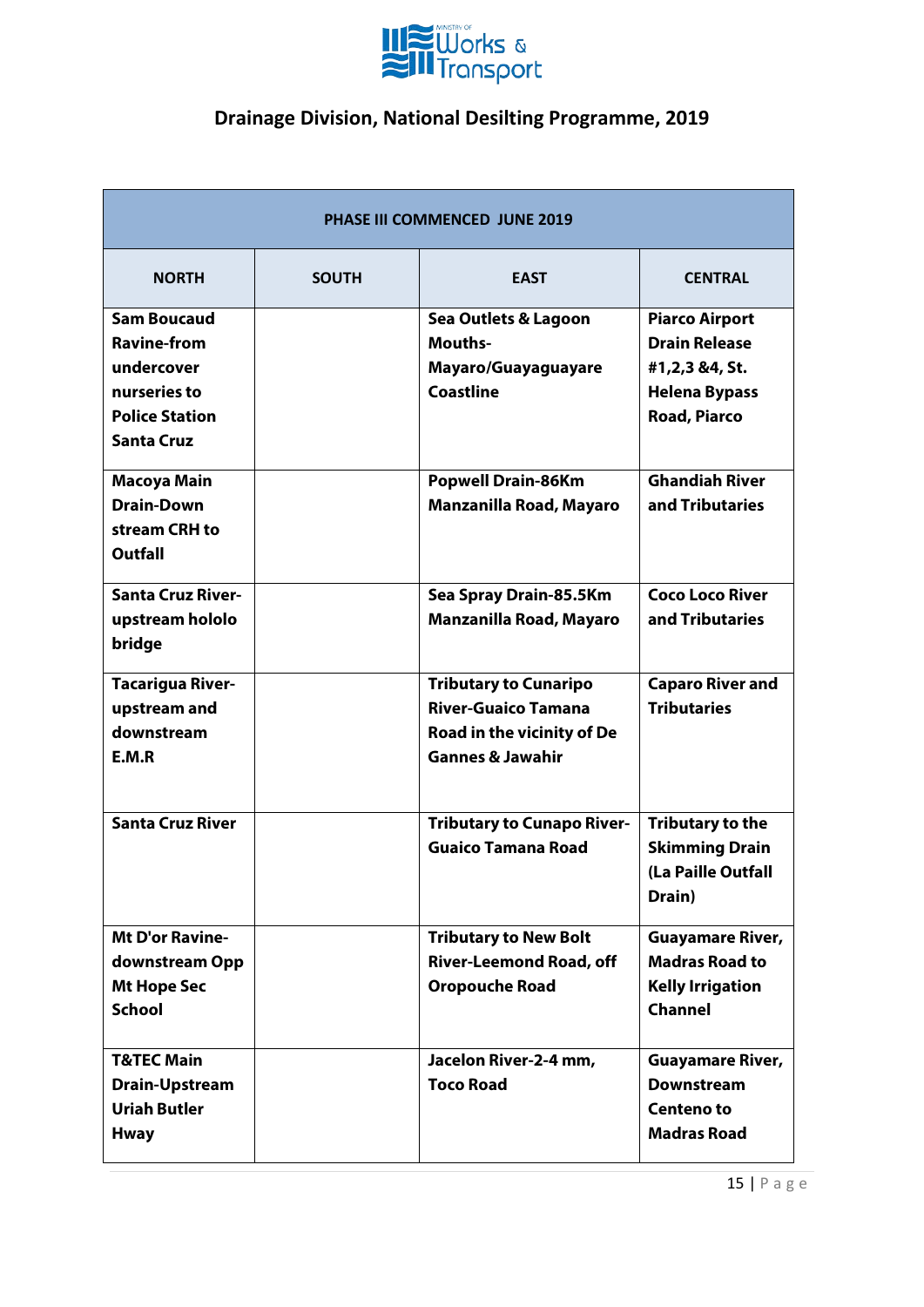

| <b>PHASE III COMMENCED JUNE 2019</b>                                                                     |              |                                                                                                                          |                                                                                                                        |
|----------------------------------------------------------------------------------------------------------|--------------|--------------------------------------------------------------------------------------------------------------------------|------------------------------------------------------------------------------------------------------------------------|
| <b>NORTH</b>                                                                                             | <b>SOUTH</b> | <b>EAST</b>                                                                                                              | <b>CENTRAL</b>                                                                                                         |
| <b>San Juan River-</b><br><b>Downstream</b><br><b>Johnny King</b><br>Road Weir #2 To<br><b>CRH H/way</b> |              | Arena River-Melajo Road,<br>Vega de Oropouche                                                                            | <b>G.S.B Canal and</b><br><b>D1 Irrigation</b><br><b>Drain</b>                                                         |
| <b>Sin Verguanza</b><br><b>River-Cumuto</b><br><b>Santa Marie</b><br><b>Emmanuelle</b>                   |              | <b>Tributary to Cunaripo</b><br><b>River-Guaico Tamana</b><br><b>Road</b>                                                | <b>Ramlal Trace</b><br><b>Main Drain and</b><br><b>Tributaries</b>                                                     |
| <b>San Juan River-</b><br>Downstream weir                                                                |              | <b>Tributary to Cunapo River-</b><br><b>Pat Lawrence Road, Off</b><br><b>Guaico Tamana Road, Sou</b><br><b>Sou Lands</b> | <b>Melvin Canal and</b><br><b>Tributaries</b>                                                                          |
| <b>Tributary to</b><br><b>Arthur Lok Jack</b><br><b>Drain</b>                                            |              | <b>Huillio River &amp; Tributaries-</b><br><b>Boodoosingh Trace, off</b><br><b>Hart Road, Biche</b>                      | Tacarigua River,<br><b>Freeman Road</b>                                                                                |
| <b>Bermudez Main</b><br>Drain-<br>Downstream 2nd<br>Ave                                                  |              | <b>Bosineuf RiverMartin Saza</b><br>Road [at the end] Off La<br><b>Salle Road, Biche [Nariva</b><br>Swamp]               | Desilting of the<br><b>Cunupia River</b><br>from Southern<br><b>Main Road to</b><br><b>Jerningham</b><br>Railway Road. |
| <b>Ansa Drain</b>                                                                                        |              | <b>Biche River</b>                                                                                                       | Desilting of the<br><b>Couva River from</b><br><b>Railway Road to</b><br><b>Carli Bay Road</b>                         |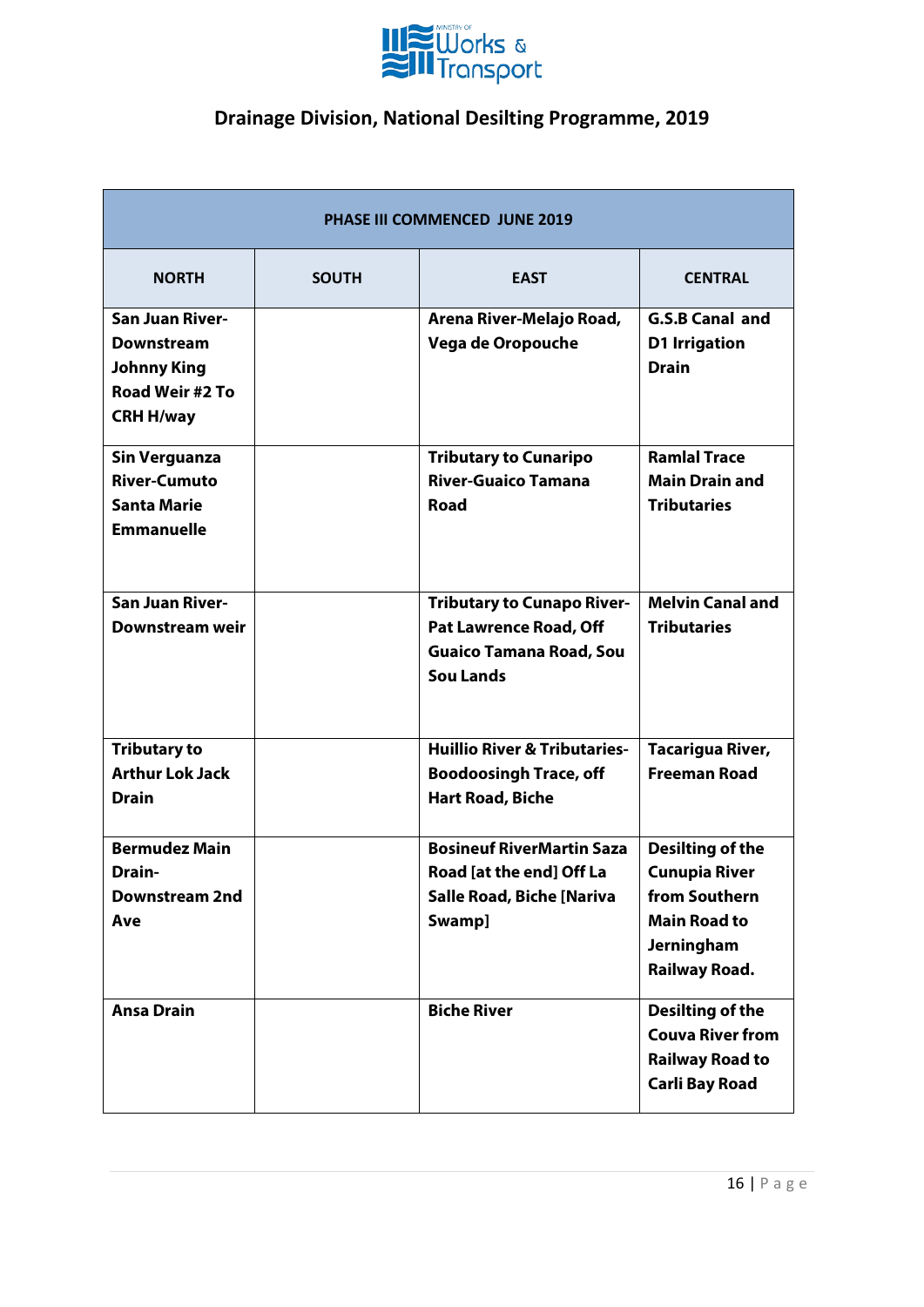

| <b>PHASE III COMMENCED JUNE 2019</b>                            |              |                                                                                                               |                                                                                                                                                    |
|-----------------------------------------------------------------|--------------|---------------------------------------------------------------------------------------------------------------|----------------------------------------------------------------------------------------------------------------------------------------------------|
| <b>NORTH</b>                                                    | <b>SOUTH</b> | <b>EAST</b>                                                                                                   | <b>CENTRAL</b>                                                                                                                                     |
| <b>Mt Dor Silt Trap</b>                                         |              | <b>Biche/Plum Mitan</b>                                                                                       | <b>Desilting of the</b><br><b>Cunupia River</b><br>from Jerningham<br><b>Railway Road.to</b><br><b>Uriah Butler</b><br><b>Highway</b>              |
| <b>Carapo River-</b><br><b>Downstream</b><br><b>Peytonville</b> |              | #12, Bon Espoire Rd, St.<br><b>Margaret's Village,</b><br><b>Mayaro</b>                                       | <b>Desilting of</b><br><b>Caparo River</b><br>from<br><b>Edinburgh/Montr</b><br>ose Connector<br><b>Road to Factory</b><br>Road, Woodford<br>Lodge |
| <b>Thomas trace</b><br><b>Main Drain</b>                        |              | <b>Tributary to Sangre</b><br><b>Chiquito River-Boodoo</b><br><b>Highway</b>                                  | <b>Desilting of La</b><br><b>Cuesa River from</b><br>the Solomon<br><b>Hochoy Highway</b><br>to Orange Field<br>Road                               |
| <b>Blaisney Ravine-</b><br><b>Upstream La</b><br><b>Pastora</b> |              | <b>Desilting of the Cunapo</b><br><b>River from Oropouche</b><br><b>Bridge to the River's</b><br><b>Mouth</b> | Desilting of the<br><b>Couva River from</b><br>the Solomon<br><b>Hochoy Highway</b><br>to Immortelle<br>Avenue, Balmain.                           |

| PHASE III COMMENCED JUNE 2019 |              |             |                |
|-------------------------------|--------------|-------------|----------------|
| <b>NORTH</b>                  | <b>SOUTH</b> | <b>EAST</b> | <b>CENTRAL</b> |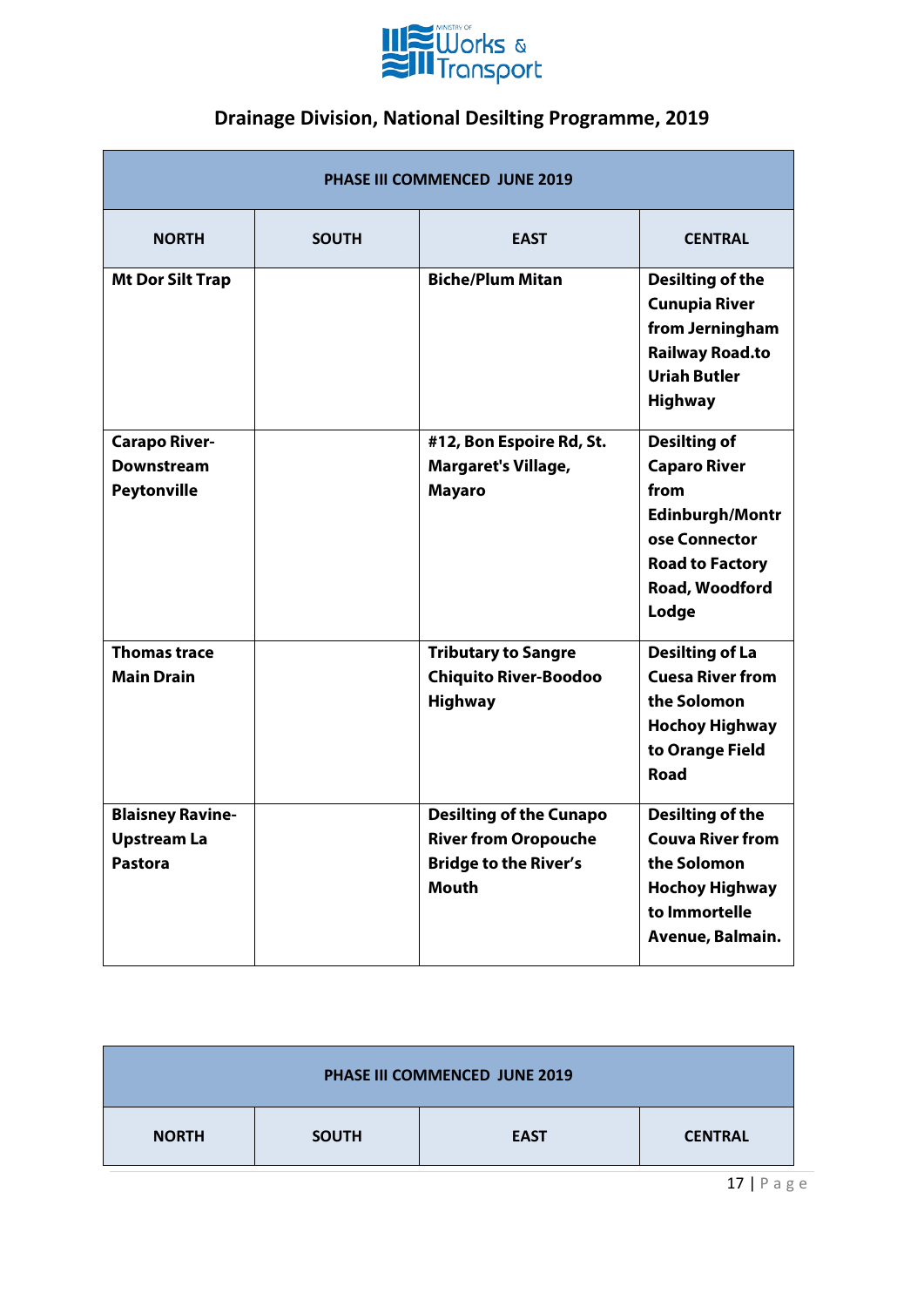

| <b>Mausica River-</b>  | <b>Desilting of the Cunapo</b>     | Desilting of the       |
|------------------------|------------------------------------|------------------------|
| <b>Upstream CR</b>     | <b>River from the Eastern</b>      | Carapichaima           |
| <b>Highway (Arima)</b> | <b>Main Road to the</b>            | <b>Main Drain from</b> |
|                        | <b>Oropouche Bridge</b>            | <b>Mission Road to</b> |
|                        |                                    | <b>Tewarie Trace</b>   |
|                        |                                    | <b>North Extension</b> |
|                        |                                    | Road                   |
| <b>Arima River-</b>    | <b>Desilting of the</b>            | <b>Desilting and</b>   |
| upstream CR            | <b>Oropouche River from</b>        | <b>Embankment</b>      |
| H/way                  | <b>Fishing Pond to the River's</b> | <b>Construction on</b> |
|                        | <b>Mouth</b>                       | <b>Caroni River at</b> |
|                        |                                    | <b>Albert Trace</b>    |
|                        |                                    | Downstream of          |
|                        |                                    | <b>Kelly Village</b>   |
| <b>Tunapuna River-</b> | <b>Desilting of the</b>            | <b>Desilting and</b>   |
| <b>Downstream CRH</b>  | <b>Oropouche River from the</b>    | <b>Embankment</b>      |
|                        | <b>Toco Road Bridge to</b>         | <b>Construction on</b> |
|                        | <b>Fishing Pond</b>                | <b>Caparo River</b>    |
|                        |                                    | <b>South Bank from</b> |
|                        |                                    | <b>Montrose Bailey</b> |
|                        |                                    | <b>Bridge to</b>       |
|                        |                                    | <b>Queensway Drive</b> |
|                        |                                    | <b>East, Balmoral</b>  |
|                        |                                    | Park.                  |
|                        |                                    |                        |
| <b>Valsayn Main</b>    | <b>Desilting of the Kernaham</b>   |                        |
| <b>Drain-Bamboo</b>    | <b>River from Cascadoux</b>        |                        |
| #2 (St.                | Road to the River's Mouth,         |                        |
| <b>Augustine)</b>      | 80km off the Manzanilla            |                        |
|                        | Road                               |                        |
|                        |                                    |                        |

| <b>PHASE III COMMENCED JUNE 2019</b> |              |             |                |
|--------------------------------------|--------------|-------------|----------------|
| <b>NORTH</b>                         | <b>SOUTH</b> | <b>EAST</b> | <b>CENTRAL</b> |
|                                      |              |             | $\overline{a}$ |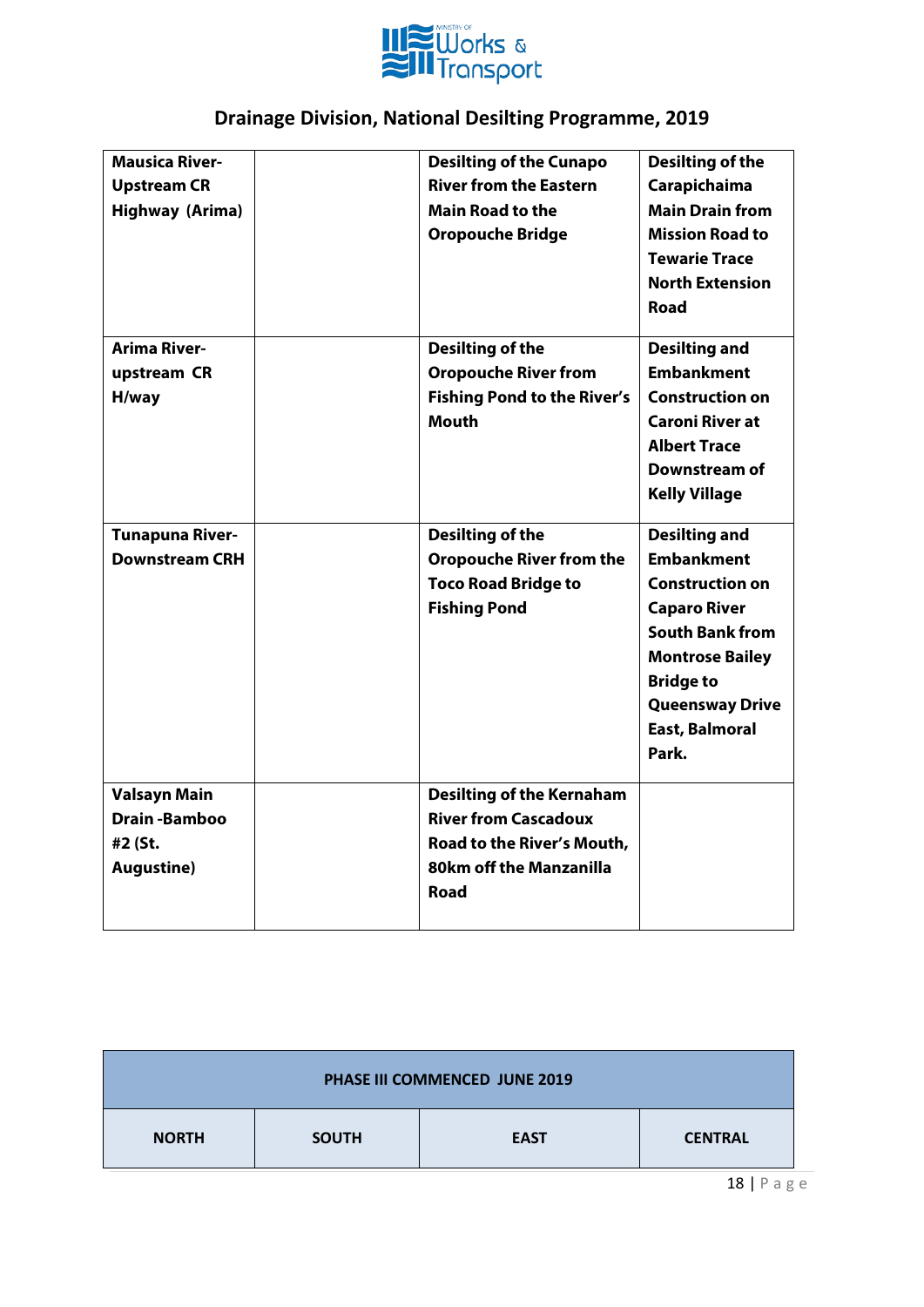

| <b>Mt Lambert Main</b>   | <b>Desilting and</b>               | <b>Caroni River</b>   |
|--------------------------|------------------------------------|-----------------------|
| <b>Drain-Mt</b>          | <b>Embankment</b>                  | Embankment,           |
| Lambert (St.             | <b>Construction on Caroni</b>      | <b>Coco Bud El</b>    |
| Joseph)                  | <b>River Upstream and</b>          | Carmen                |
|                          | <b>Downstream of New</b>           |                       |
|                          | <b>Street, Caroni</b>              |                       |
|                          |                                    |                       |
| <b>Capriatta Ravine</b>  | <b>Desilting of the Guaracara</b>  | <b>Caroni River</b>   |
|                          | <b>River from Piparo Road to</b>   | Embankment,           |
|                          | <b>Sisters Road</b>                | <b>Field Station</b>  |
|                          |                                    | Centeno               |
| <b>Mexico River-</b>     | <b>Desilting of the Guaracara</b>  | <b>Caroni River</b>   |
| <b>Downstream</b>        | <b>River from Black Street to</b>  | <b>Embankment, La</b> |
| <b>Eastern Main</b>      | <b>Coconut Trace</b>               | Solita Road, Kelly    |
| <b>Road to CR Hway</b>   |                                    | <b>Village</b>        |
|                          |                                    |                       |
| <b>Agua Santa</b>        | <b>Desilting of the Cunapo</b>     |                       |
| <b>River-</b>            | <b>River Upstream of Cunapo</b>    |                       |
| <b>Downstream</b>        | <b>Southern Main Road to</b>       |                       |
| <b>Eastern Main</b>      | the Eastern Main Road,             |                       |
| <b>Road to CR</b>        | <b>Sangre Grande</b>               |                       |
| H/Way                    |                                    |                       |
| <b>Gasparillo River-</b> | <b>Desilting of the Jagrooma</b>   |                       |
| <b>Upper Santa Cruz</b>  | <b>River from Newlands</b>         |                       |
|                          | <b>Village Biche to the Nariva</b> |                       |
|                          | Swamp                              |                       |
| <b>Guavabal ravine-</b>  |                                    |                       |
| <b>Downstream</b>        |                                    |                       |
| <b>Freeman Rd. to</b>    |                                    |                       |
| <b>Outfall Caroni</b>    |                                    |                       |
| <b>River</b>             |                                    |                       |
| La Horquetta             |                                    |                       |
| <b>Main Drain</b>        |                                    |                       |
|                          |                                    |                       |

#### **PHASE III COMMENCED JUNE 2019**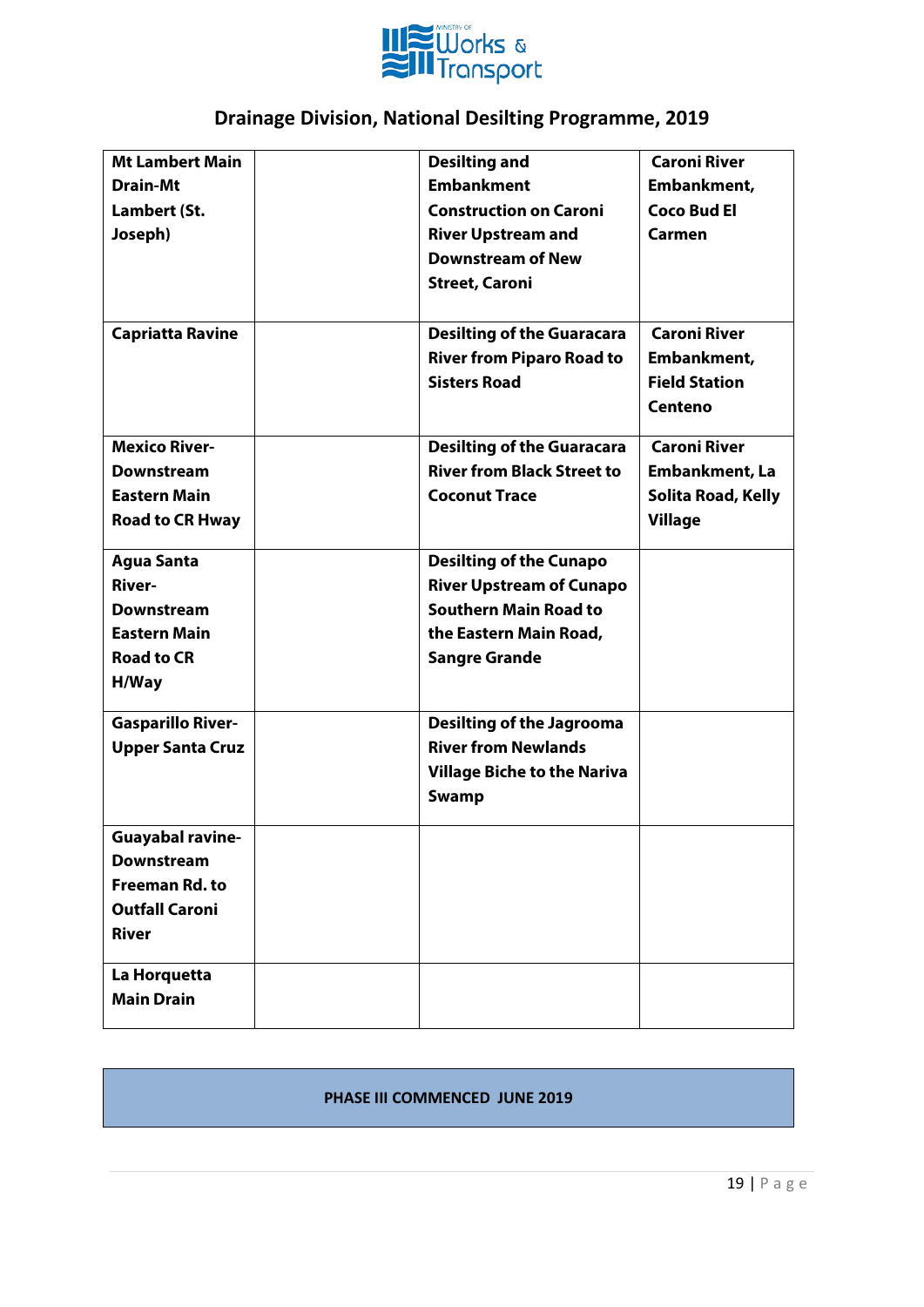

| <b>NORTH</b>             | <b>SOUTH</b> | <b>EAST</b> | <b>CENTRAL</b> |
|--------------------------|--------------|-------------|----------------|
| <b>Caroni River-</b>     |              |             |                |
| <b>Upstream</b>          |              |             |                |
| Tumpuna bridge           |              |             |                |
| <b>Carapo River</b>      |              |             |                |
| <b>Centeno River-</b>    |              |             |                |
| <b>Upstream and</b>      |              |             |                |
| <b>Downstream</b>        |              |             |                |
| <b>Runway Drain-</b>     |              |             |                |
| <b>Downstream</b>        |              |             |                |
| <b>Mausica Road</b>      |              |             |                |
| <b>Covigne Ravine-</b>   |              |             |                |
| <b>Upstream Diego</b>    |              |             |                |
| <b>Martin Main</b>       |              |             |                |
| 'Road                    |              |             |                |
| La Puerta River -        |              |             |                |
| <b>Upstream</b>          |              |             |                |
| <b>Cumberbatch</b>       |              |             |                |
| Lane                     |              |             |                |
| <b>Factory Road</b>      |              |             |                |
| <b>Drain-Upstream</b>    |              |             |                |
| <b>Diego Martin</b>      |              |             |                |
| <b>Main Road</b>         |              |             |                |
| <b>Majuba Ravine-</b>    |              |             |                |
| <b>Upstream Diego</b>    |              |             |                |
| <b>Martin Highway</b>    |              |             |                |
| to Palm Avenue           |              |             |                |
| <b>Rich Plain River-</b> |              |             |                |
| <b>Upstream</b>          |              |             |                |
| <b>Hassanali Drive</b>   |              |             |                |
|                          |              |             |                |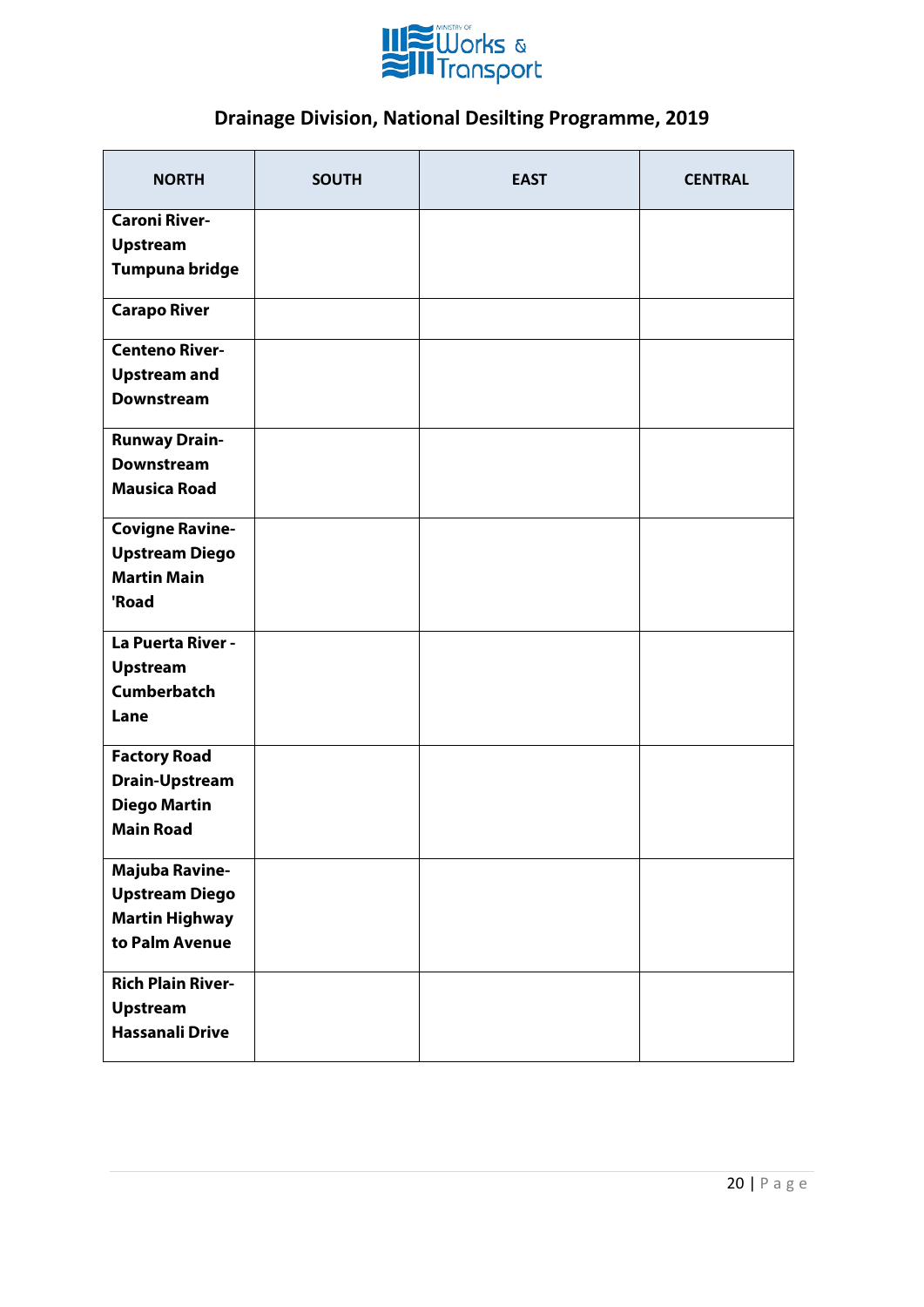

| PHASE III COMMENCED JUNE 2019                                                                                                                  |              |             |                |  |  |
|------------------------------------------------------------------------------------------------------------------------------------------------|--------------|-------------|----------------|--|--|
| <b>NORTH</b>                                                                                                                                   | <b>SOUTH</b> | <b>EAST</b> | <b>CENTRAL</b> |  |  |
| <b>Factory Road</b><br><b>Drain-</b><br><b>Downstream</b><br><b>Diego Martin</b><br><b>Main Road to</b><br><b>Diego Martin</b><br><b>River</b> |              |             |                |  |  |
| <b>Barataria Main</b><br><b>Drain-</b><br><b>Downstream</b><br><b>Highway</b>                                                                  |              |             |                |  |  |
| <b>Barataria Main</b><br>Drain-upstream<br><b>Highway</b>                                                                                      |              |             |                |  |  |
| <b>Corbeau Drain-</b><br><b>Downstream CR</b><br><b>Highway</b>                                                                                |              |             |                |  |  |
| <b>Arouca River-</b><br><b>Downstream CR</b><br><b>Highway Left</b><br><b>Bank</b>                                                             |              |             |                |  |  |
| <b>Morne Coco</b><br>Ravine-<br><b>Downstream Silt</b><br><b>Trap</b>                                                                          |              |             |                |  |  |
| <b>Caroni River</b><br><b>Caroni River-</b>                                                                                                    |              |             |                |  |  |
| <b>Piarco</b><br><b>Maraval River-</b><br><b>Andalusia</b>                                                                                     |              |             |                |  |  |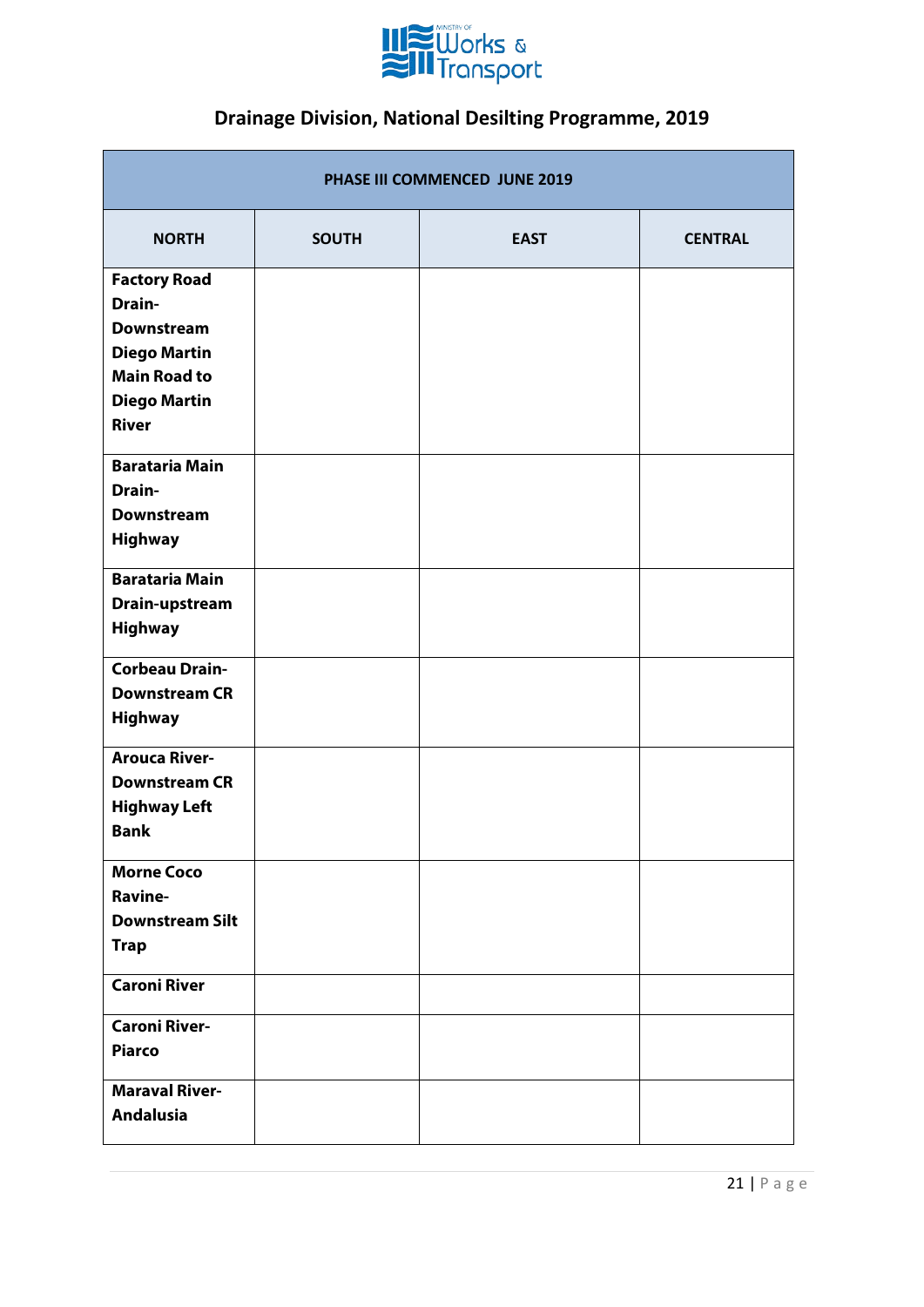

| PHASE III COMMENCED JUNE 2019                                                                                                                                                            |              |             |                |  |  |
|------------------------------------------------------------------------------------------------------------------------------------------------------------------------------------------|--------------|-------------|----------------|--|--|
| <b>NORTH</b>                                                                                                                                                                             | <b>SOUTH</b> | <b>EAST</b> | <b>CENTRAL</b> |  |  |
| <b>Desilting of the</b><br><b>Upper St Ann's</b><br><b>River from</b><br><b>Cascade Road to</b><br><b>St. Ann's Silt Trap</b>                                                            |              |             |                |  |  |
| <b>Desilting of the</b><br><b>Malick River &amp;</b><br><b>Silt Trap from</b><br><b>Malick Secondary</b><br><b>School to the</b><br><b>Barataria</b><br><b>Overpass</b>                  |              |             |                |  |  |
| <b>Desilting of the</b><br><b>St. Ann's River</b><br>from Beetham<br><b>Highway to the</b><br><b>River's Mouth</b>                                                                       |              |             |                |  |  |
| <b>Desilting and</b><br><b>Embankment</b><br><b>Construction on</b><br><b>Caparo River on</b><br><b>North Bank from</b><br><b>Montrose Bailey</b><br><b>Bridge to Dam</b><br><b>Road</b> |              |             |                |  |  |
| <b>Desilting of the</b><br><b>Alley's Creek</b><br>from the River's<br><b>Mouth to the Bay</b><br><b>Road Bridge</b>                                                                     |              |             |                |  |  |